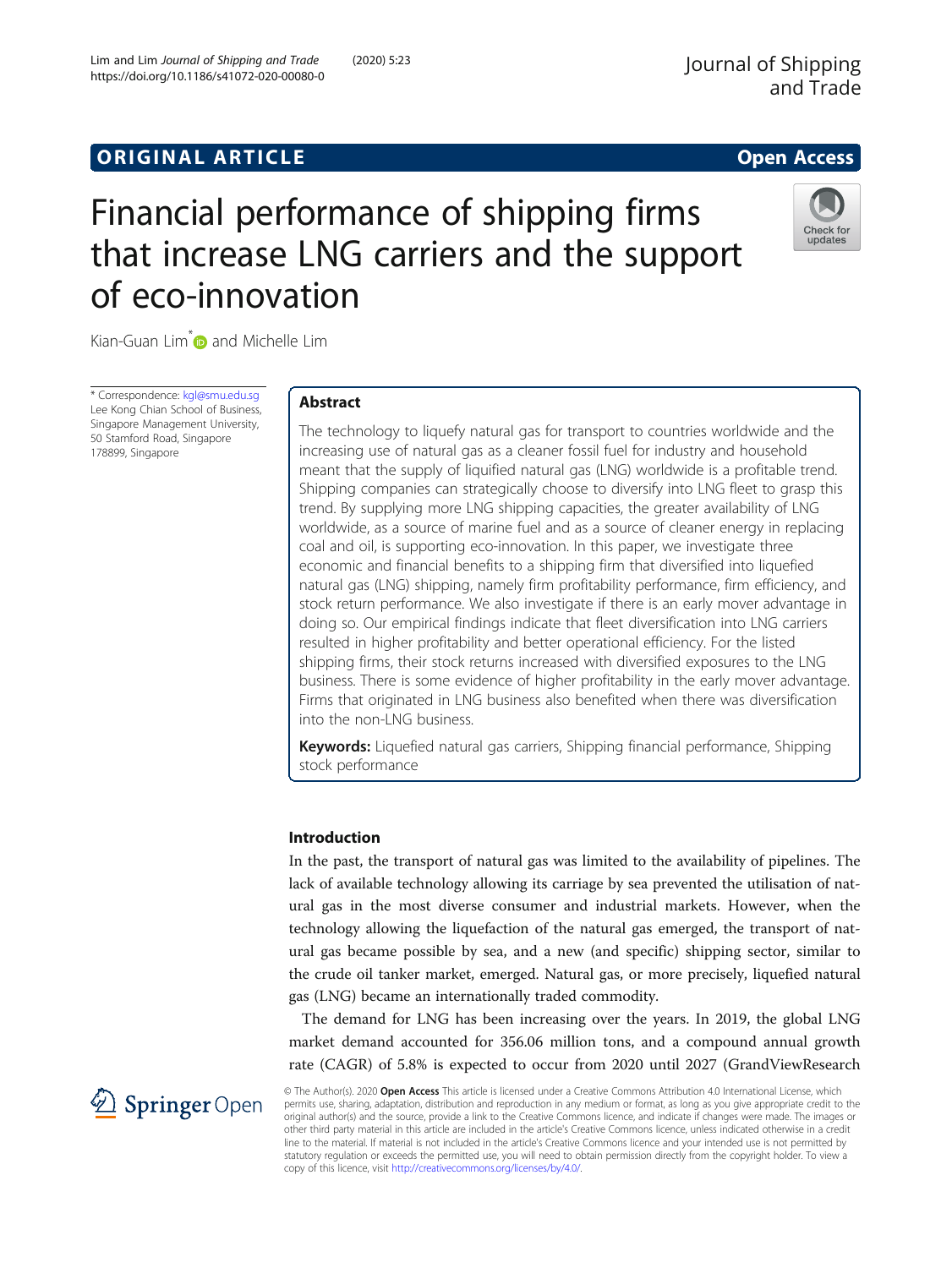[2019](#page-22-0)). The new infrastructure and production projects that are expected to be implemented and the LNG market applicability are some of the drivers promoting the growth mentioned above. Recently, natural gas demand has increased sharply in Asia, and the output in the United States (US) has soared with the drilling for shale oil and gas. GrandViewResearch ([2019\)](#page-22-0) claims that in 2019, the Asia Pacific region accounted for the largest revenue share of 41.3%, where Australia plays a vital role as a global LNG exporter with projects located in Queensland and Western Australia.

LNG is used as a transport fuel, in electricity and power generation, heating, cooking, mining, as well as in many industrial applications, which means that it can replace crude oil in several applications. Moreover, LNG is seen as a cleaner source of energy in replacing or else supplementing coal and oil. Although LNG is extracted in conjunction with crude oil, it is the least polluting fossil energy and is an energy source that complements the efforts toward building alternative renewable energies. "Over the past 15 years, power grids in developed economies have become more decarbonised than ever, replacing ageing facilities' technologies with ever-more affordable natural gas and renewable power generation", a trend highlighted by Browning [\(2019\)](#page-22-0). Such a growing commodity market creates business opportunities that firms want to grasp. However, how these firms (including shipping companies) enter the market to grasp these opportunities depends upon their strategic plans and investment portfolio. For instance, Ansoff ([1957](#page-22-0)) identified 4 possible growth strategies, namely market penetration, product development, market development and diversification, where the least risky is market penetration, and the riskiest is diversification.

Diversification has been a strategy adopted by shipping companies, among many other possible strategies (differentiation, concentration, alliances, specialisation and cost leadership) as identified by Niamié and Germain [\(2014\)](#page-23-0). The shipping industry is a major provider of transport for coal, crude oil, and gas from exporting energy fields and plants to importing countries and consumers worldwide. All three energy sources have different demand and supply channels and face different, although correlated market and economic factors. Shipping companies have used diversification as a risk management strategy to smooth out any unsystematic risks that affect a portfolio where the positive performance investments limit the impact caused by the negative performance ones. Despite this, Hand [\(2015\)](#page-22-0) states that diversification is only good "if companies understand the reasons why they are doing it and the risks involved".

Diversification can also be seen as an opportunity to support technological change. Shipping firms, by 1) introducing LNG capacity into their fleets and 2) expanding their LNG transport capacity in terms of gross tonnages, are strategically reducing their risk exposures to profit fluctuations in the short-term as well as securing their long-term viability as the world seeks gas technology amongst the alternative energy sources for a sustainable future. Diversification by shipping companies into LNG carriers implies that more LNG would be supplied worldwide. Furthermore, the LNG usage would be greatly encouraged with increased supply to meet the globally rising demand, and the greater LNG supply would facilitate its usage as a source of energy for marine transport. Therefore, the worldwide availability of LNG would promote eco-innovation and technology development in the power, industry, and consumer household sectors. Besides, the wider use of LNG would help reduce carbon emissions due to the burning of other fossil fuels. In this regard, the Boston Consulting Group Report [\(2020\)](#page-22-0) presents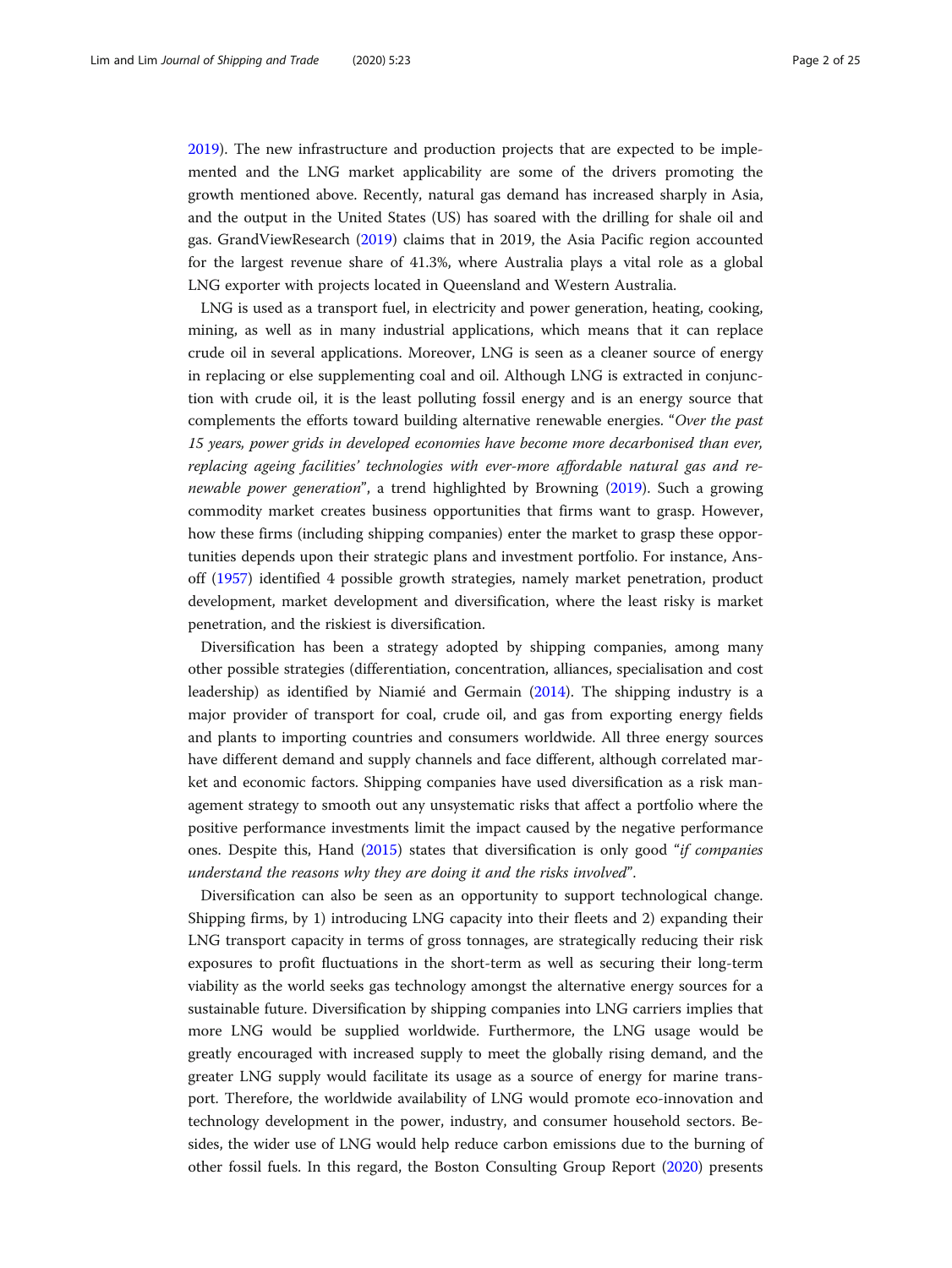more detailed information about the various eco-innovations, including microgrid and other distributed energy systems.

Currently, for economic reasons, the majority of the world's maritime traffic consists of vessels with diesel engines powered by heavy fuel oil (HFO). The burning process of marine diesel engines can cause HFO to emit air pollutants. Examples are nitrogen oxides (NOx), sulphur oxides (SOx), carbon monoxide (CO) and carbon dioxide (CO2) because HFO contains high levels of asphalt, carbon residues, sulphur, and metallic compounds among other undesirable characteristics. In this regard, George Prokopiou, cited in Paris ([2019](#page-23-0)), acknowledges that shipping must look at LNG since it will come up as a solution during a transitional period until cleaner forms of energy are developed. By using LNG to power ships, instead of HFO or the lighter marine gasoil, the shipping industry can reduce the level of polluting emissions of nitrogen oxides and sulphur oxides by 90 to 95%, according to industry estimates (Saul and Chestney [2018](#page-23-0)). Its use will support the implementation of the 2020 International Maritime Organization rules that ban ships from using fuels with a sulfur content above 0.5% unless they are equipped with scrubbers. Concerning this issue, Bakkhali and Ziomas ([2019](#page-22-0)) present the trend of more LNG usages to power ships, including the building of bunkering facilities for LNG; as a result, the newer LNG carriers will also be powered by LNG fuel.

Apart from the environmental benefits (Elengy [2013;](#page-22-0) LNGMasterPlan [2018](#page-23-0)), LNG also presents safety and economic benefits. From a safety perspective, gasoline and diesel can combust in the presence of ignition sources with lower temperatures and be potentially flammable when concentrations amount up to 60% in the air, while LNG combustion occurs in the presence of an ignition source above 537,77 °C (LNGMaster-Plan [2018\)](#page-23-0). From an economic perspective, LNGMasterPlan goes on claiming that the use of LNG results in substantial economic savings even as new technologies are introduced in the production of LNG. However, these cost savings can also occur with its use; for instance, when carrying out a power generation study, Tahara et al. ([1997](#page-23-0)) showed that cost savings occur when more eco-friendly fuels such as natural gas are used. Furthermore, the use of LNG reduces fleet operational costs (Burel et al. [2013](#page-22-0); Yoo [2017\)](#page-24-0).

Diversification of shipping companies into the LNG shipping market is not new; some shipping firms have switched to transporting more LNG as they expand or renew their cargo carriers. Indeed the traditionally strong and experienced Greek and Danish ship owners in dry bulk and crude oil tanker businesses have diversified and entered into owning LNG fleet. This is the case of the Marinakis Group, Minerva Maritime, TMS Cardiff, Alpha Gas, Thenamaris, Capital Maritime & Trading or Celsius Shipping in partnership with Odfjell Tankers which have diversified into the LNG market. Shipping companies make a capital investment in building or acquiring LNG carriers as an investment decision, even though they could also add additional tankers to carry crude oil and dry bulk carriers to their fleet. This economic and financial decision has to do with short-term expected profitability as well as long-time sustainability of the shipping profits and businesses. This is highlighted by Ubmemea [\(2014\)](#page-24-0) who reported that NYK, in the presence of low rates and high competition in the container shipping market invested aggressively in LNG carriers and shuttle tankers in order to take advantage from the stronger markets and stable earnings derived from long term contracts.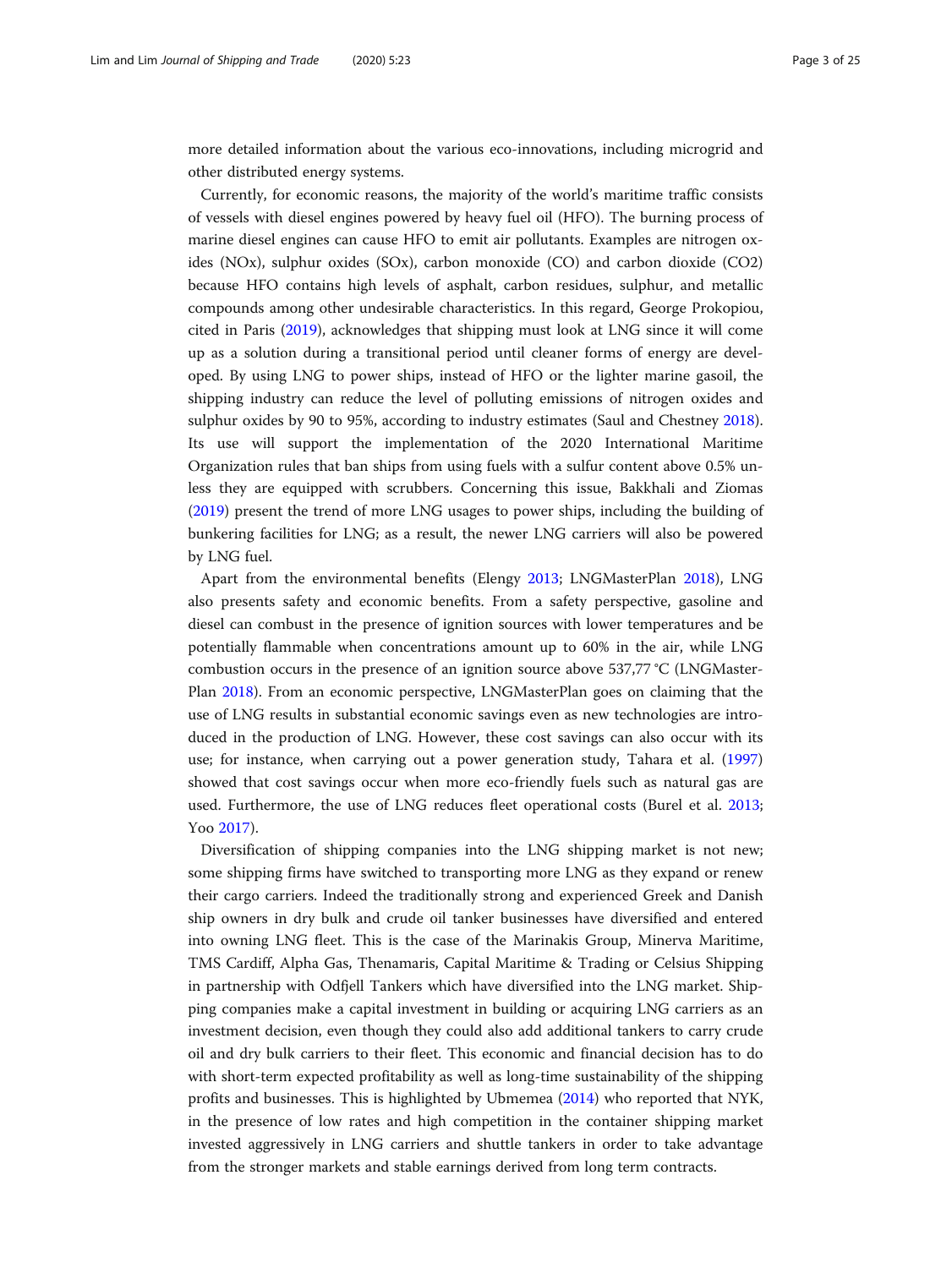#### Literature review

Diversification in the shipping industry has been the focus of the research community. The work performed by Magirou et al. [\(1997\)](#page-23-0) is one of the earliest studies to empirically examine the improvement to firm value via portfolio risk reduction of operating diverse shipping vessels. Tsolakis ([2005](#page-24-0)) highlighted the shortcoming of using income correlation as markets may diverge considerably in the short-run and found that risk reduction benefits in bulk shipping decreased when investment involved more than five different ship types or sizes. Similarly using freight rates proxying for vessel incomes, Koseoglu and Karagulle [\(2013\)](#page-23-0) studied risk reduction in fleet portfolio diversification over tankers and dry bulkers between 2002 and 2011. Koseoglu and Karagulle found that companies which focused on up to four vessel types had some success whereas those that diversified over more vessel types did not achieve risk reduction. Koseoglu and Karagulle also found that constructing a vessel portfolio that included only dry bulkers did not lead to any risk reduction benefits. D'agostini et al. [\(2019](#page-22-0)) studied diversification in the liner shipping sector. As far as we know, all existing econometric studies of vessel diversification did not include the LNG fleet. Many studies in shipping finance have focused on dry bulk carriers, oil tanker fleets, and liners, as well as other issues in shipping derivatives (Alexandridis et al. [2018;](#page-22-0) Kavussanos and Visvikis [2016\)](#page-23-0).

The growing importance of LNG shipping in the last decade or more is a long-term strategic imperative for most ship owners (Schaefer [2012](#page-23-0)). The increase in the fleet tonnages of LNG carriers relative to heavy fuel tanker ships is an environmentally positive move supporting eco-innovation, even though at the end of 2019, the LNG fleet consisted of 541 active vessels only, out of which 92% of the LNG carriers use boil-off gas as fuel (International Gas Union [2020\)](#page-23-0). The increasing number of LNG carriers to enter the market is expected to contribute to higher usages of LNG or liquid gas for marine propulsion systems. Diversifying into new businesses taking into account ecoinnovation philosophies is a crucial subject confronting decision-making by chief executive officers (CEOs) of shipping firms in charting the strategic direction of their shipping business given the nature of the investments being performed.

In this paper, we analyse the outcomes of diversification of shipping firms into the LNG market. We also study the comparative performance of shipping firms that originated in the LNG business and might have either stayed focused in LNG business or have diversified away into non-LNG tanker fleet since this is a financial market issue on the diversification outcomes. Thus, this paper on LNG diversification should make an interesting contribution to the body of literature. The paper is organised as follows. In Section The concept of eco-innovation, we present the concept of eco-innovation as a driver for diversification. In Section [Research hypotheses](#page-5-0), we discuss the 3 hypotheses. Section [Data](#page-9-0) elaborates on the data employed in this study. Section [Methods and](#page-16-0) [empirical results](#page-16-0) contains a discussion of the methodology and reports the empirical results and Section [Conclusions](#page-21-0) concludes.

#### The concept of eco-innovation

Eco-innovation is about new products and processes which benefit the environment and contribute to environmental sustainability (Rennings and Zwick [2002](#page-23-0)). Investment in eco-innovation activities tends to improve the use of resources, leading to cost savings for firms (Triguero et al. [2013\)](#page-24-0). The introduction of LNG carriers may more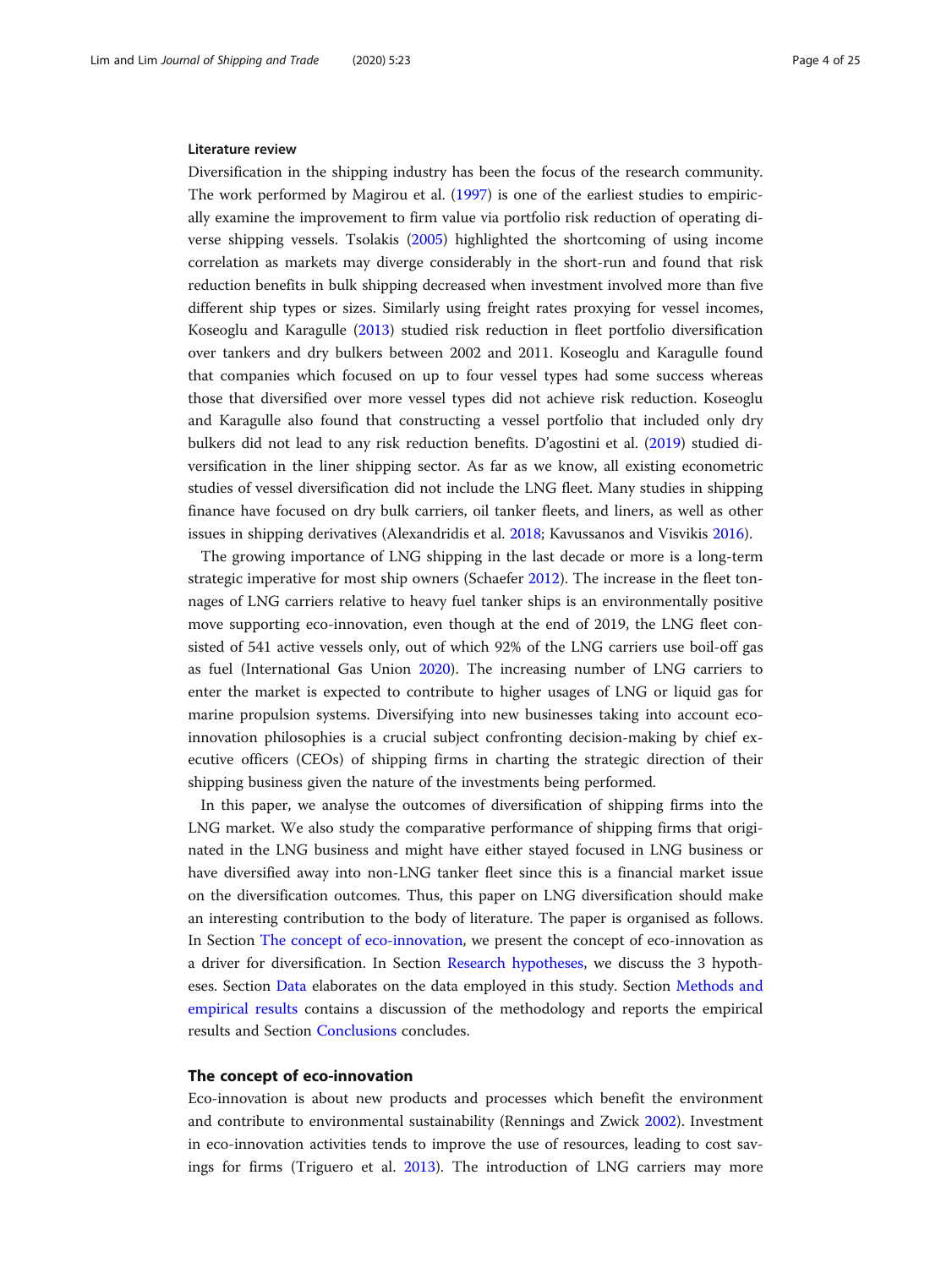readily help shipowners to comply with the new International Maritime Organisation (IMO) environmental regulations on emissions, and may also improve the financial performance of the firms. A key deciding factor for the adoption of such investments on innovation or to support innovation is often its impact on the financial profitability of a firm (Fokkema et al. [2017](#page-22-0)). Hence we study the impact of acquiring LNG carriers on shipping firm profitability.

Eco-innovation distinguishes itself from generic innovation based on its two attributes. Firstly, it considers any innovation that focuses on reducing environmental impact, regardless of the motivation underlying such an outcome. Secondly, ecoinnovation in large part has to do with environmental issues and sustainability. In tackling grave environment problems, fundament shifts on how society functions are required and these involve also innovations in social and institutional structures as indicated in the OECD ([2009](#page-23-0)) study. There is extant literature on the drivers of ecoinnovation such as environmental regulation, organisational capabilities and customer requirements (Horbach [2008;](#page-23-0) Kesidou and Demirel [2012](#page-23-0); and Cai and Zhou [2014](#page-22-0)). For instance, Horbach et al. ([2012](#page-23-0)) investigated the determinants of different environmental innovations of various technological fields. They found a strong relationship between environmental regulation and eco-innovation aimed at reducing air, water and noise emissions. However, the eco-innovation literature has placed much emphasis on identifying the drivers of eco-innovation by firms; in contrast, little attention has been given to the effect of eco-innovation on the financial performance of firms (Marin [2014](#page-23-0)). Horbach [\(2008](#page-23-0)) used German data sources to show that technological capabilities by research and development (R&D) triggered eco-innovation, which has been encouraged by environmental regulation. Kesidou and Demirel [\(2012](#page-23-0)) performed an empirical analysis of British firms and found that the stringency of environmental regulation affected eco-innovation. The study by Marin ([2014](#page-23-0)) using Italian manufacturing firms went beyond the evaluation of drivers to focus on productivity issues.

Kesidou and Demirel [\(2012\)](#page-23-0) showed that the focus of environmental economics research has shifted from the effectiveness of policy measures to the role that environmental regulation plays in encouraging eco-innovation. The authors added that more stringent environmental regulation stimulates eco-innovation, which is the case of the shipping industry. The IMO has imposed ever stricter emission regulations to reduce sulphur and nitrogen oxides emitted by vessels in recent years. The IMO uses the MARPOL (International Convention for the Prevention of Pollution from Ships) framework to introduce limits on NOx and SOx emissions both in international waters and emission control areas (ECA), where emission limits are more stringent. For example, MARPOL initiates ship emissions standards that reduce both sulphur and nitrogen emissions rates by approximately 80% globally, and greater than 90% in ECA along the US and European coasts (Thomson et al. [2015](#page-24-0)).

In light of the above paragraphs, and as discussed earlier, diversification can be seen as an opportunity to support technological change. Just as environmental regulations are drivers for eco-innovations, eco-innovation is a driver for strategic diversification by shipping firms into expanding LNG shipping capacities. By studying the financial and operational performances of shipping firms that diversify to LNG and expand their LNG fleet and capacities, this study can inform not only about the outcomes of fleet diversification into the LNG shipping business but also if eco-innovation philosophies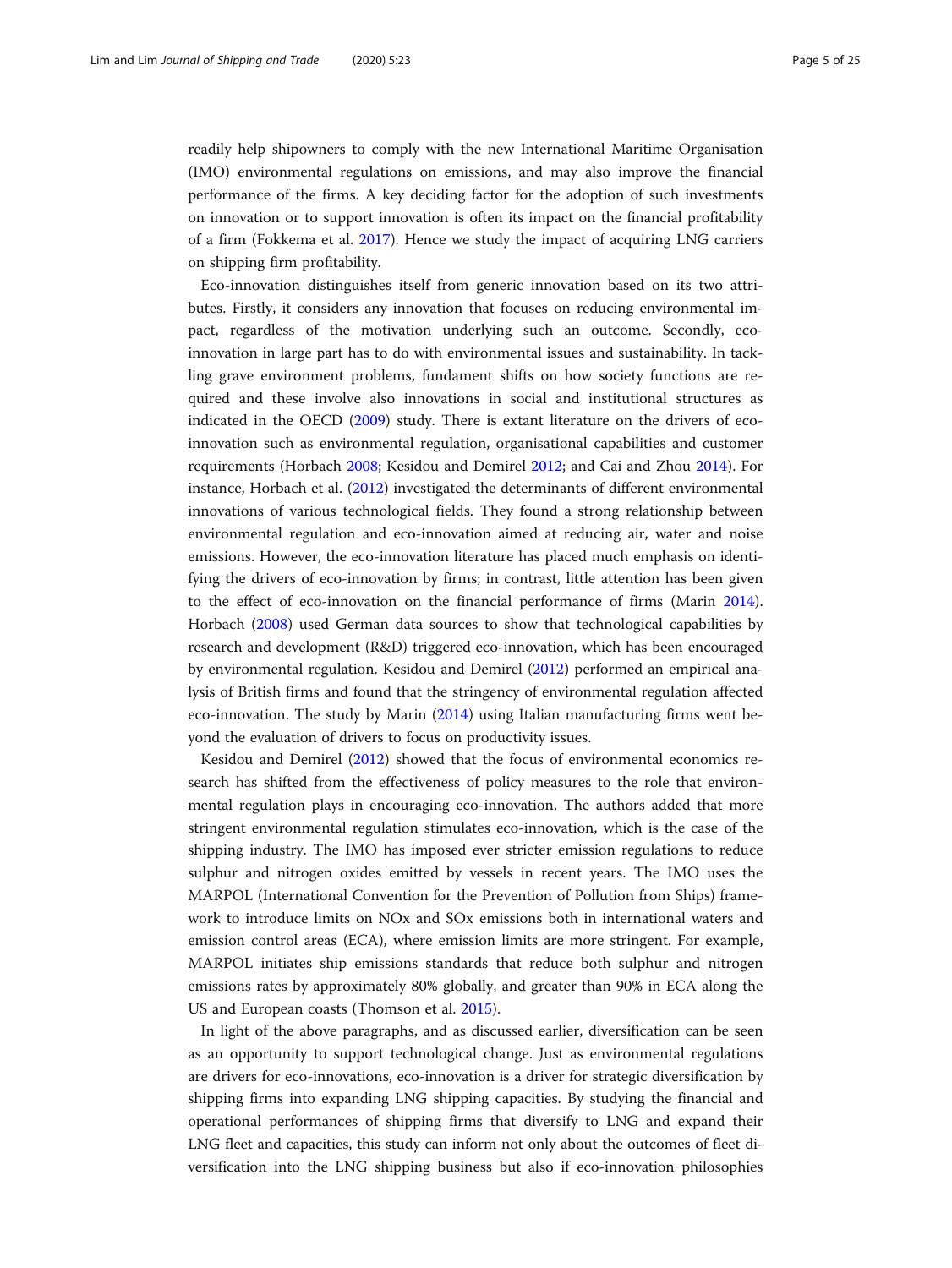<span id="page-5-0"></span>that have been reported as crucial to strategic investments of shipping firms are indeed valuable to the firms.

#### Research hypotheses

Generally, the literature relevant to the economic assessment of LNG has either focused on a specific ship type or analysed fuel costs outside the context of firm-level and firm performance data. In practice, firms may own various types of vessels; most shipping companies carry coal in dry bulk carriers, crude oil in oil tankers, and LNG in LNG carriers all at the same time in their business. Considering the fleet composition is imperative because for a firm to embark on an eco-innovation strategy, there is an atypically switch from an existing pool of heavy liquid-fuel powered carriers and oil tankers to one that includes newer LNG powered engines and LNG carriers. Our approach in this investigation draws upon a wide range of literature by using insights from the eco-innovation literature on firm capabilities, the ecological economics literature on environmental regulation, the energy literature on marine fuel, the transportation literature on LNG, the strategic management literature on corporate social responsibility (CSR), as well as the financial management literature on socially responsible investing (SRI).

Therefore, the paper considers four benefits that potentially arise from ecoinnovation: (1) firm performance, (2) firm efficiency, (3) stock performance and (4) early mover advantage, where (3) is closely related to (1) and (2). Concerning firm performance, firm efficiency and stock performance, we study the relationship between the support of eco-innovation and potential benefit by performing fixed-effects panel data regressions on profitability, efficiency and stock returns. Concerning the early adoption of the switch to LNG carriers by shipping firms, we performed regressions to test the effect of the time span of the adoption on profitability and efficiency. The current section presents the four research hypotheses employed in this study.

#### Firm profitability performance

After having reached an average of \$155,000/day in 2012, the LNG freight rates fell dramatically until January 2015 (\$24,500/day), and increased significantly from 2015 onwards to late 2018 reaching a freight above \$160,000/day, due to increased demand for LNG in Asia and also due to the lower vessel availability. These changes in freight rates are reported in sources such as S&P Global Platts LNG Special Report ( [2018](#page-23-0)). However, as the LNG fleet order book and future delivery will increase capacity, the future rates are expected to be volatile depending upon how the equation of demand and supply is behaving when the new capacity is added to the existing fleet. At the same time, in 2012, after reaching an average of \$25,000/day, crude oil tanker freight rates took a hit in 2016 (around \$48,000/day) and dived low during the low oil price slump period of 2016 until the end of 2018 (Sand [2018](#page-23-0)). An insight into the freight rates gathered shows that both markets are cyclical. The data indicate that, especially between 2015 and 2018, there are periods where LNG and crude oil tanker freight rates are negatively correlated (i.e. the business cycles differ). The same data also suggest, that during such periods, shipping firms might have benefitted from a diversified fleet with both LNG and dirty tankers to reduce the risks of low profits or even losses due to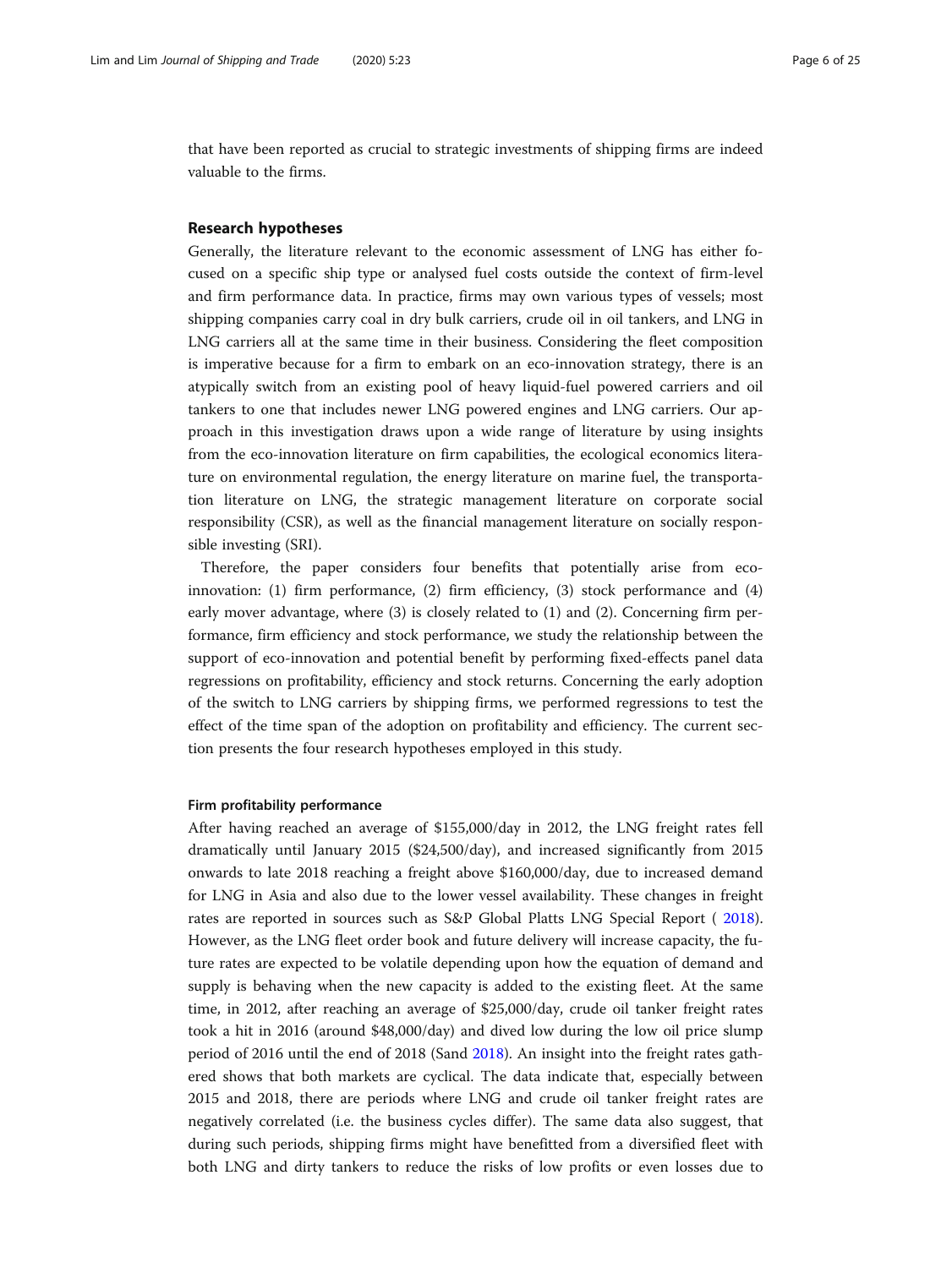poor take-up rate in their fleet usages, even though this risk reduction might depend on the actual composition of the fleet, i.e. ratio of tankers relative to LNG carriers, at each step of the cycle.

Therefore, based on rational decision-making, even with deterrence by entrenched incumbent LNG firms, firms making strategic diversification into LNG fleet may perform better in terms of profitability because of the level of volatility in the freight rates experienced during the period. This rationale is supported by Porter [\(1991\)](#page-23-0), who suggested a novel and positive relation between environmental regulation and firm performance, which was further postulated by Porter and van der Linde [\(1995](#page-23-0)). Porter and van der Linde theorised that environmental regulation might trigger innovation in firms offsetting the costs of compliance and leading to reduced pollution and increased profits, implying that firms are unlikely to innovate in the absence of regulation. Innovations could also provide profitable opportunities for exposing firms to new markets. Consequently, the strategic diversification into LNG carriers is not just a generic riskreduction strategy, but one that supports eco-innovation in terms of providing greater worldwide use of natural gas.

Consequently, the firm profitability concept is intimately related to the firm decision to diversify into LNG business that supports eco-innovation following the global trend. In this study, profitability is defined as the return on total asset and the return on total equity. Our study also enhances the knowledge of policymakers, regulators, ship owners and ship managers concerning the thrust of global eco-innovation and related firm performances.

Consequently, we state Hypothesis 1 as follows:

Hypothesis 1: Increased investment in LNG carriers (supporting Eco-innovation) has a positive effect on the shipping firm profitability.

#### Firm efficiency

Diversifying into new activities requires the acquisition of new competencies which increase further if new technologies are incorporated into the diversification processes. Theoretical insights from the eco-innovation literature underscore the vital role of organisational capabilities. As ship diversification into modern LNG transport involved technologies and capabilities related to eco-innovation in the use and bunkering of LNG, firm capabilities are important factors in the shipping firms' success (Kemp et al. [1992](#page-23-0)). Kesidou and Demirel [\(2012\)](#page-23-0) found that the presence of environmental management systems (EMS) and cost reduction played significant roles in increasing ecoinnovation and its related activities; this is particularly critical for companies diversifying their operations. Eco-innovation activities tended to improve the utilisation of materials and energy, resulting in cost savings for firms (Triguero et al. [2013\)](#page-24-0). Specifically, firms that develop organisational capabilities and practices such as source reduction, pollution prevention and green product design are more likely to invest in ecoinnovation (Georg et al. [1992;](#page-22-0) Winn and Roome [1993](#page-24-0)).

Cost reduction is a significant issue (Rhodes and Soccoli [2013](#page-23-0)) in shipping firms particularly in weak market conditions where low freight rates prevail, and where the earnings made are not sufficient to cover the capital and the running costs of vessels.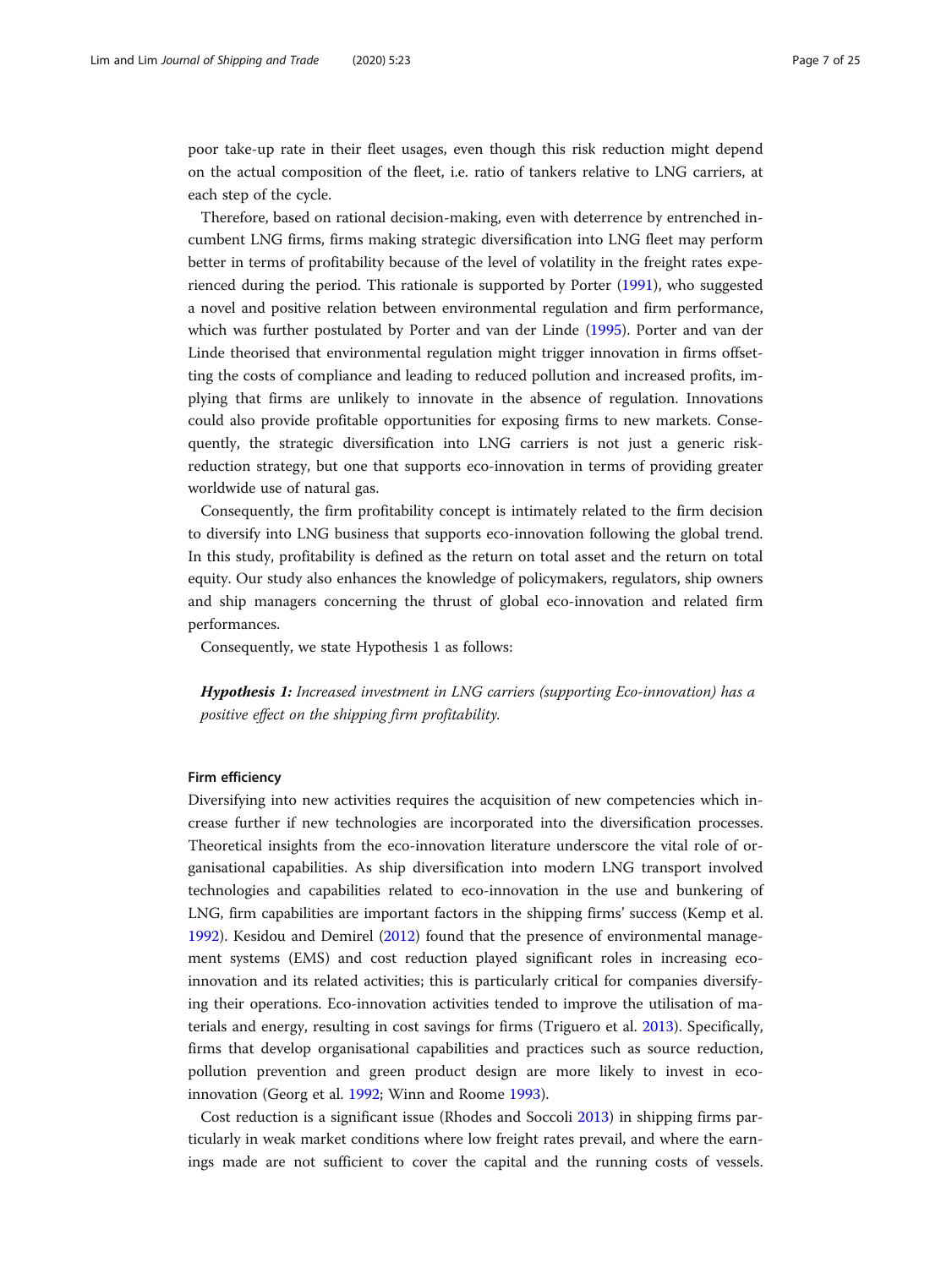Voyage costs also have an impact on ships earning capacity. Under the umbrella of voyage costs, the costs incurred with marine fuel costs are critical since they make up from 33% to 54% of a ship's operating costs depending on ship type (OECD Report; 2016: Table [4\)](#page-11-0). Fuel prices drastically affect fuel and operational costs in shipping (Holmgren et al. [2014\)](#page-22-0). During periods in which the price of oil increases substantially, the costs of marine fuel become prohibitive, leading shipping companies to adopt operating strategies such as slow steaming. Furthermore, shipping companies efficiency can be affected by the duration of the shipping cycle where the time-lag can exacerbate the length of the cycle it takes for ship orders to lead into actual ship deliveries before shipping capacity can be enlarged. Excessive supply of ships quite often leads to prolonged shipping over-capacity and freight downturn before demand catches up. For a comprehensive discussion on shipping cycles, see Stopford ([2009\)](#page-23-0).

Based on the above, operating a fleet of LNG and other vessels requires managing each item of the shipping costs very carefully, for instance, crew wages, repair and maintenance costs, besides fuel costs. In what concerns the fuel costs, further attention is needed since, as from 1 January 2020, fuel has to meet specific international emissions standards. Moreover, the operation of the new large LNG ships requires bunkering facilities which have to be carefully planned as shown by Zacharioudakis et al. ([2011](#page-24-0)), even though their study concerns the liner shipping cycle. With expanding LNG capacity or transition into the LNG shipping business, the impact on a shipping firm's financial efficiency is an important matter to be investigated. On balance, we expect that investing and taking delivery of LNG carriers would improve operational efficiency. We formulate and will test the following Hypothesis 2.

Hypothesis 2: Increased investment in LNG carriers (supporting Eco-innovation) has a positive effect on the shipping firm efficiency.

#### Stock performance

The innovation literature emphasises the importance of demand-pull factors for innovations. The innovation process is shaped not only by the producers but also by competitors, consumers, universities, as well as private and public institutes (Edquist [2005](#page-22-0)). Correspondingly, demand factors play a pivotal role in eco-innovation. Wagner ([2007](#page-24-0)) found that environmentally concerned stakeholders influence the creation of ecoinnovative products. Furthermore, Kesidou and Demirel ([2012](#page-23-0)) showed that societal and market requirements affect the decision of a firm to conduct eco-innovation. Hence, societal expectations and corporate social responsibility (CSR) are likely to drive corporate social performance that may affect financial performance.

The relationship between socially beneficial behaviours of a firm and its financial performance has been the concern of many studies. Critics of CSR argue that the costs and administrative burdens of undertaking CSR practices diminish the financial performance of a firm and put a socially responsible firm at an economic disadvantage in a competitive marketplace (e.g. Mcwilliams and Siegel [1997](#page-23-0); Jensen [2002\)](#page-23-0). On the other hand, proponents of CSR reason that heightened social performance may attract resources, market a firm's products and services, as well as create unexpected opportunities (e.g. Waddock and Graves [1997](#page-24-0); Fombrun [1996](#page-22-0);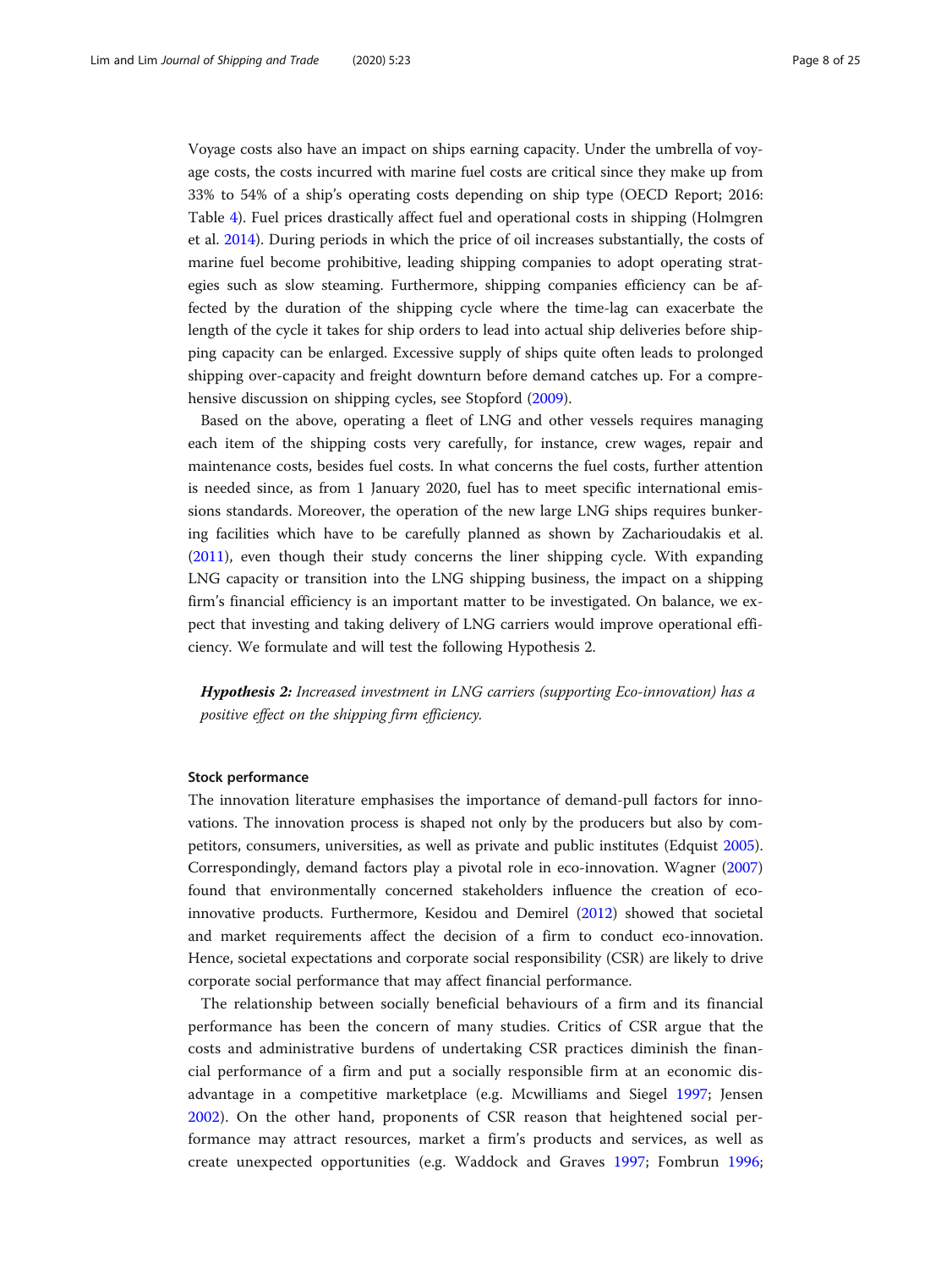Fombrun et al. [2000\)](#page-22-0). Thus, the relation between social and financial performance has been a long-standing but unresolved debate (Margolis and Walsh [2003\)](#page-23-0).

Unlike general stock market research, as evidenced in voluminous studies led for example, by Fama and French [\(1992,](#page-22-0) [1993\)](#page-22-0), stock research on shipping firms has its own specialization (see Alexandridis et al. [2018\)](#page-22-0). One reason is the uniqueness of the shipping industry that faces different risk factors and where shipping firms hold quite distinct characteristics. El-Masry et al. ([2010](#page-22-0)) found that shipping firm stocks are not sensitive to typical macroeconomic factors such as exchange rate and interest rates. Shipping stocks, in general, have not been attractive due to the lacklustre performance. However, many reasons, including corporate control and bringing about strategic change, may influence investing in its stocks. Thus, it is crucial to study how the changing portfolio due to diversification into LNG vessels could have any impact on affected stock returns. We posit here that investment in newer technology LNG carriers is socially in support of efforts on eco-innovation and Hypothesis 3 is as follows:

Hypothesis 3 Increased investment in LNG carriers (supporting Eco-innovation) has a positive effect on the shipping firm's stock returns.

### Early mover advantage

Environmentally benign processes are related positively to the image and reputation of a firm (Rennings and Zwick [2002](#page-23-0)). The literature on strategic management reiterates the role of a good corporate reputation in the creation of sustainable superior firm performance (Roberts and Dowling [2002](#page-23-0)). Hence, the institution of processes that directly reduce or else support the reduction of pollution and other environmental harms may benefit the financial performance of firms. Many such innovation processes result in improvements that would happen regardless of whether the process happened sooner or later. Barnett [\(2007](#page-22-0)) showed that both early and late movers could enhance firm performance through better utilisation of resources or reduction of wastage.

However, Porter and van der Linde [\(1995](#page-23-0)) argued for the relevance of timing that an early mover can capitalise on an enviroprenuerial opportunity before it is adopted by rivals and thus may gain greater benefit. Besides, enviropreneurial initiatives may result in inimitable eco-innovations and provide firms with sustainable competitive advantages (Stafford et al. [2000](#page-23-0)). Barnett [\(2007](#page-22-0)) even suggested that societal expectations increase as a particular type of CSR becomes common. Firms that fail to meet the increased expectations may suffer in performance. Therefore, a firm that waits to engage in a CSR practice may benefit lesser than a competitor that acts earlier.

Gkonis and Psaraftis [\(2009\)](#page-22-0) adopted a game-theoretic approach to analyse competition in LNG shipping and found that an early mover may gain more profits than a late mover because the early mover was able to pre-commit to a higher level of supply. These findings suggest that the early mover advantage may exist in the context of lowemission shipping. Therefore, we contribute to the empirical analysis by considering the length of time a firm uses LNG carriers among oil tankers, and infer the potential benefits of earlier adoption. We position Hypothesis 4 as follows: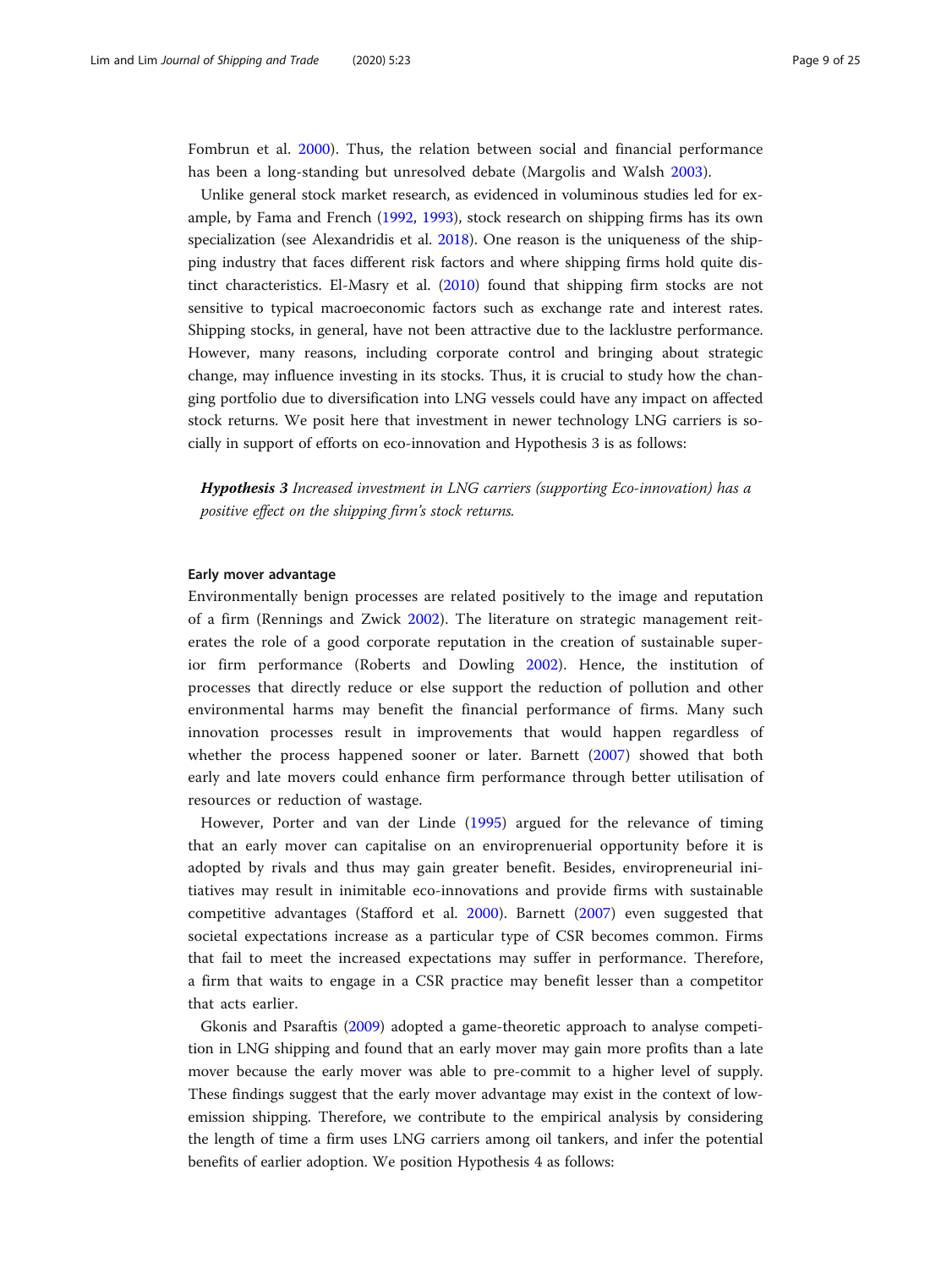<span id="page-9-0"></span>Hypothesis 4: Longer experience in managing LNG ships (supporting Eco-innovation) has positive effects on firm performance and shipping firm efficiency.

#### Data

For carrying out the analysis, we need specific data. For studying (1) firm profitability performance and (2) firm efficiency, we employ annual shipping firm accounting data together with relevant macro-variables that affect shipping firm performances systematically. For studying issue (3) stock return performance, we employ firms' monthly stock return data and firm characteristics affecting returns.

Accounting financial ratios are utilised as they are good indicators of a firm's financial and business performances (Barnes [1987](#page-22-0)). Hagel et al. ([2010](#page-22-0)) reported that return on assets (ROA) is a good measure of financial performance as it determines whether a firm can generate an adequate return on asset-heavy firms to support the business. Shipping firms are indeed heavy on assets. Besides, Cowen ([1982\)](#page-22-0) showed the usefulness of financial ratios in evaluating firm performances within a single homogeneous industry, which applies to the shipping industry. Accounting data have also been used in evaluating the general economic performance of international shipping firms in Kang et al. ([2016](#page-23-0)). Lin and Liu ([2005](#page-23-0)) studied shipping performance efficiency using shipping firm accounting ratios and indicated that such financial indicators are more reliable as they are audited. Stock returns of international shipping firms are also analysed in Grammenos and Marcoulis ([1996\)](#page-22-0), and El-Masry et al. ([2010](#page-22-0)), amongst others.

Annual and monthly time series data are used, and the raw data that are used are transformed into stationary variables as much as it is meaningfully possible. Sometimes natural logarithms are used while other times ratios are used. When first-differencing led to too much loss of information or where the differencing does not yield stationarity, co-integration tests are employed to ensure there are suitable co-integrating vectors to perform linear regressions. The data being used to produce the empirical results in Section [Methods and empirical results,](#page-16-0) viz. Tables 1, [2](#page-10-0), [3,](#page-10-0) [4](#page-11-0), [5,](#page-11-0) [6](#page-12-0), [7](#page-12-0) and Fig. [1a](#page-13-0) and b, are described as follows according to the order of the Tables and Figures in order to facilitate easier reading.

Data concerning the firms used in the analysis are presented in Table 1. Data are obtained from Clarksons Research. As of November 2017, Clarksons Research recorded 501 LNG carriers in service owned by 72 companies. Out of these 72 companies, 23 companies did not have publicly available financial information on Standard and Poor's

| Industy                              | Annual        |              | Monthly       |              |  |
|--------------------------------------|---------------|--------------|---------------|--------------|--|
|                                      | Ingratio mean | No. of firms | Ingratio mean | No. of firms |  |
| Marine                               | 0.723         | 14           | 0.852         | 6            |  |
| Oil and Gas storage & Transportation | 0.963         | 12           | 0.945         | 9            |  |
| Integrated Oil and Gas               | 0.685         | 3            | 0.708         | 3            |  |
| Trading Companies & Distributors     | 0.227         | 3            | 0.259         | 3            |  |
| Construction & Engineering           | 1.244         |              | N.A.          | 0            |  |
| Industrial Conglomerates             | 0.902         |              | 0.880         |              |  |
| Total                                |               | 34           |               | 22           |  |

**Table 1** Ratio of LNG gross tonnage to oil tanker and other bulker gross tonnage

Source: Clarksons Research. NA denotes non-applicability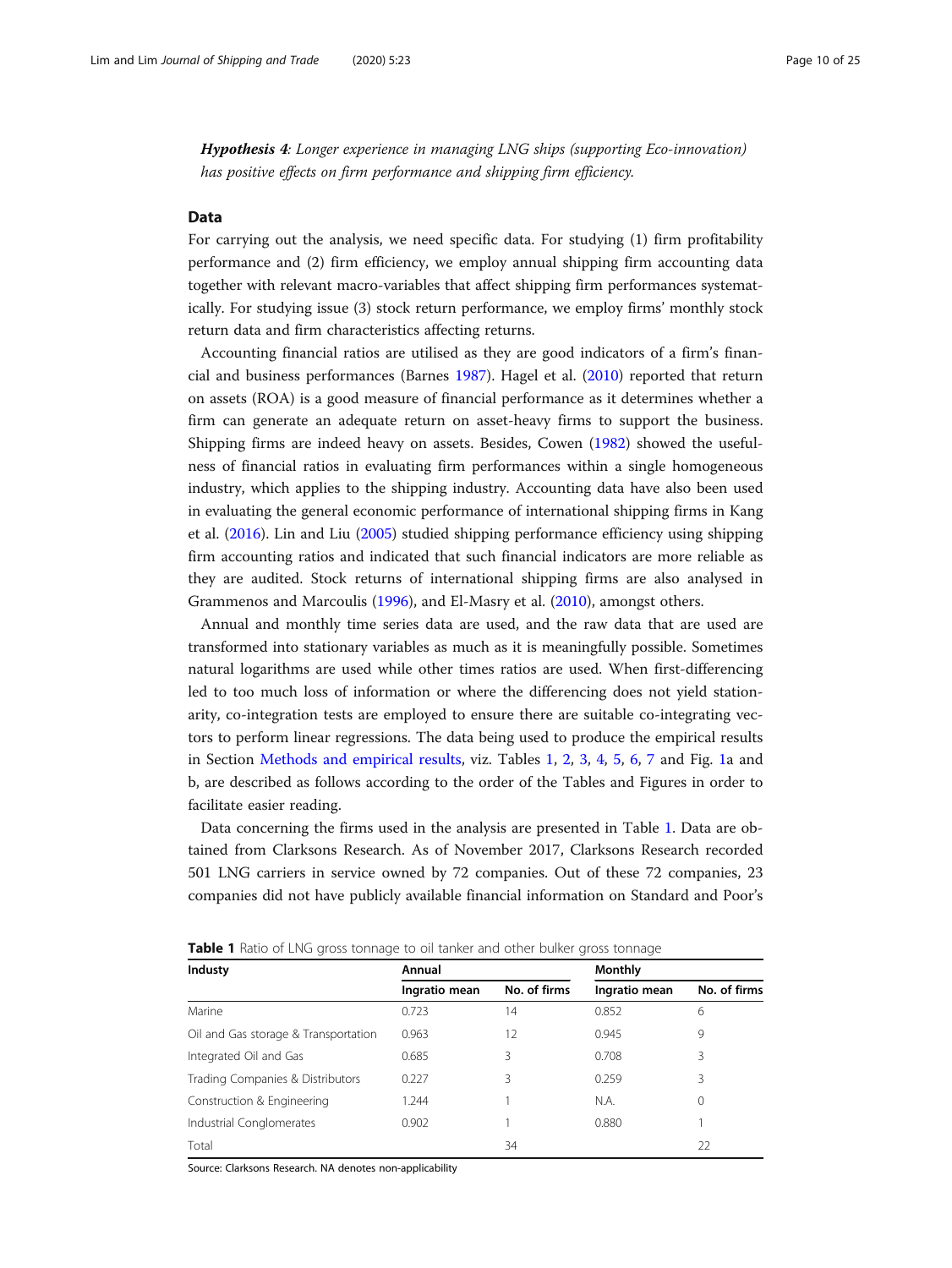| Panel A          |                |                |                |                |                |
|------------------|----------------|----------------|----------------|----------------|----------------|
| Variables        | Mean           | Stdev          | 25%            | 50%            | 75%            |
| <b>ROA</b>       | 0.0354         | 0.0398         | 0.0124         | 0.0261         | 0.0513         |
| <b>ROE</b>       | 0.0893         | 0.2274         | 0.0258         | 0.0891         | 0.1725         |
| Ingdwt           | 3.4190e+05     | $6.2118e + 05$ | 8.6125e+04     | $8.6125e + 04$ | $3.4659e + 05$ |
| otherdwt         | 3.3205e+06     | $6.4046e + 06$ | $9.2697e + 04$ | 7.7001e+05     | $4.0504e + 06$ |
| Ingratio         | 0.6833         | 0.5388         | 0.8582         | 0.8582         | 0.9389         |
| size             | 8.6164         | 2.3783         | 6.5559         | 8.7712         | 10.744         |
| leverage         | 2.0109         | 2.6122         | 0.4566         | 1.2940         | 2.1983         |
| liquidity        | 2.0306         | 6.0474         | 0.9145         | 1.1970         | 1.6351         |
| efficiency ratio | 0.2544         | 0.2721         | 0.0874         | 0.1579         | 0.2880         |
| Panel B          |                |                |                |                |                |
| Variables        | Mean           | Stdev          | 25%            | 50%            | 75%            |
| <b>ROA</b>       | 0.0460         | 0.0770         | 0.0173         | 0.0286         | 0.0479         |
| <b>ROE</b>       | 0.0930         | 0.1561         | 0.0404         | 0.0814         | 0.1527         |
| Ingdwt           | $4.5630e + 05$ | 4.5709e+05     | 8.0889e+04     | $3.0531e + 05$ | 7.7426e+05     |
| otherdwt         | 1.7234e+06     | $5.4326e + 06$ | $2.3487e + 05$ | 2.3487e+05     | $2.3487e + 05$ |
| Ingratio         | 1.0421         | 0.1392         | 0.9102         | 1.0169         | 1.1192         |
| size             | 9.3607         | 2.1729         | 7.8051         | 9.3818         | 11.3874        |
| leverage         | 1.7208         | 1.6807         | 0.6730         | 1.0544         | 2.4288         |
| liquidity        | 2.5040         | 10.3335        | 0.8276         | 1.0719         | 1.4258         |
| efficiency ratio | 0.4666         | 1.3877         | 0.0856         | 0.2695         | 0.4269         |

<span id="page-10-0"></span>Table 2 Summary statistics of key variables of shipping firms used in this study (% denotes percentile numbers)

Notes: Return on assets (ROA) = Pretax income/Assets; Return on equity (ROE) = Pretax income/Equity; lngdwt = Total DWT of LNG carriers in a firm; otherdwt = Total DWT of non-LNG tankers in a firm; 'lngratio' = Natural log LNG GT/ Natural log other Tankers GT; size = Natural logarithm of total \$ million assets; leverage = Total Debt/Total Equity; liquidity = Current Assets/Current Liabilities; efficiency ratio = (Operating expenses + COGS)/Revenue that is normalized by dividing by size Source: S&P Capital IQ, Clarksons Research, Authors

Table 3 Financial performance of 34 shipping firms that extended into LNG carrier business

| Model                 | <b>ROA</b>        | <b>ROA</b>          | <b>ROE</b>             | <b>ROE</b>            | ER                      | ER                  |
|-----------------------|-------------------|---------------------|------------------------|-----------------------|-------------------------|---------------------|
| Intercept             | $-0.0083$         | $-0.0075$           | $-0.2400$              | $-0.2320*$            | $0.1537***$             | $0.1532***$         |
|                       | $(-0.220)$        | $(-0.214)$          | $(-1.530)$             | $(-1.658)$            | (5.386)                 | (5.442)             |
| Ingratio              | $0.0046***$       | $0.0045***$         | $0.0425*$              | $0.0415*$             | $-0.0321***$            | $-0.0321***$        |
|                       | (3.333)           | (3.303)             | (1.938)                | (1.953)               | $(-8.107)$              | $(-8.086)$          |
| liquidity             | $-0.0003***$      | $-0.0003***$        | $-0.0004$              | $-0.0004$             | $0.0007***$             | $0.0007***$         |
|                       | $(-3.774)$        | $(-4.011)$          | $(-0.776)$             | $(-0.898)$            | (3.290)                 | (3.253)             |
| gasoil                | 0.0313            | 0.0336              | 0.2220                 | $0.2438**$            | $-0.0163$               | $-0.0176$           |
|                       | (0.972)           | (1.129)             | (1.625)                | (2.118)               | $(-0.727)$              | $(-0.769)$          |
| Ingprice              | 0.0004<br>(1.280) |                     | $0.0036***$<br>(3.137) |                       | $-0.0002$<br>$(-0.311)$ |                     |
| Trace Stats           | $39.316^2$        | 32.979 <sup>1</sup> | 45.827 <sup>2</sup>    | $37.105$ <sup>1</sup> | 38.522 <sup>2</sup>     | 28.194 <sup>1</sup> |
| $(p$ -value)          | (> 0.05)          | (> 0.10)            | (> 0.01)               | (> 0.05)              | (> 0.05)                | (> 0.10)            |
| $R^2$                 | 0.014             | 0.012               | 0.015                  | 0.013                 | 0.012                   | 0.011               |
| Industry fixed effect | Yes               | Yes                 | Yes                    | Yes                   | Yes                     | Yes                 |
| Year fixed effect     | Yes               | Yes                 | Yes                    | Yes                   | Yes                     | Yes                 |

Notes: <sup>1</sup> This is obtained using the Johansen cointegration test in Johansen, S. [\(1991\)](#page-23-0), "Estimation and Hypothesis Testing of Cointegration Vectors in Gaussian Vector Autoregressive Models," Econometrica Vol.59, pp.1551–580. The largest trace statistic p-value is probability of falling within the critical region of rejecting the null of cointegration. <sup>2</sup> At least 4 cointegrating vectors are not rejected.  $3$  \*\*\*, \*\*, and \* denote statistical significance at the 1%, 5%, and 10% levels respectively. t-values are in parentheses

Source: Authors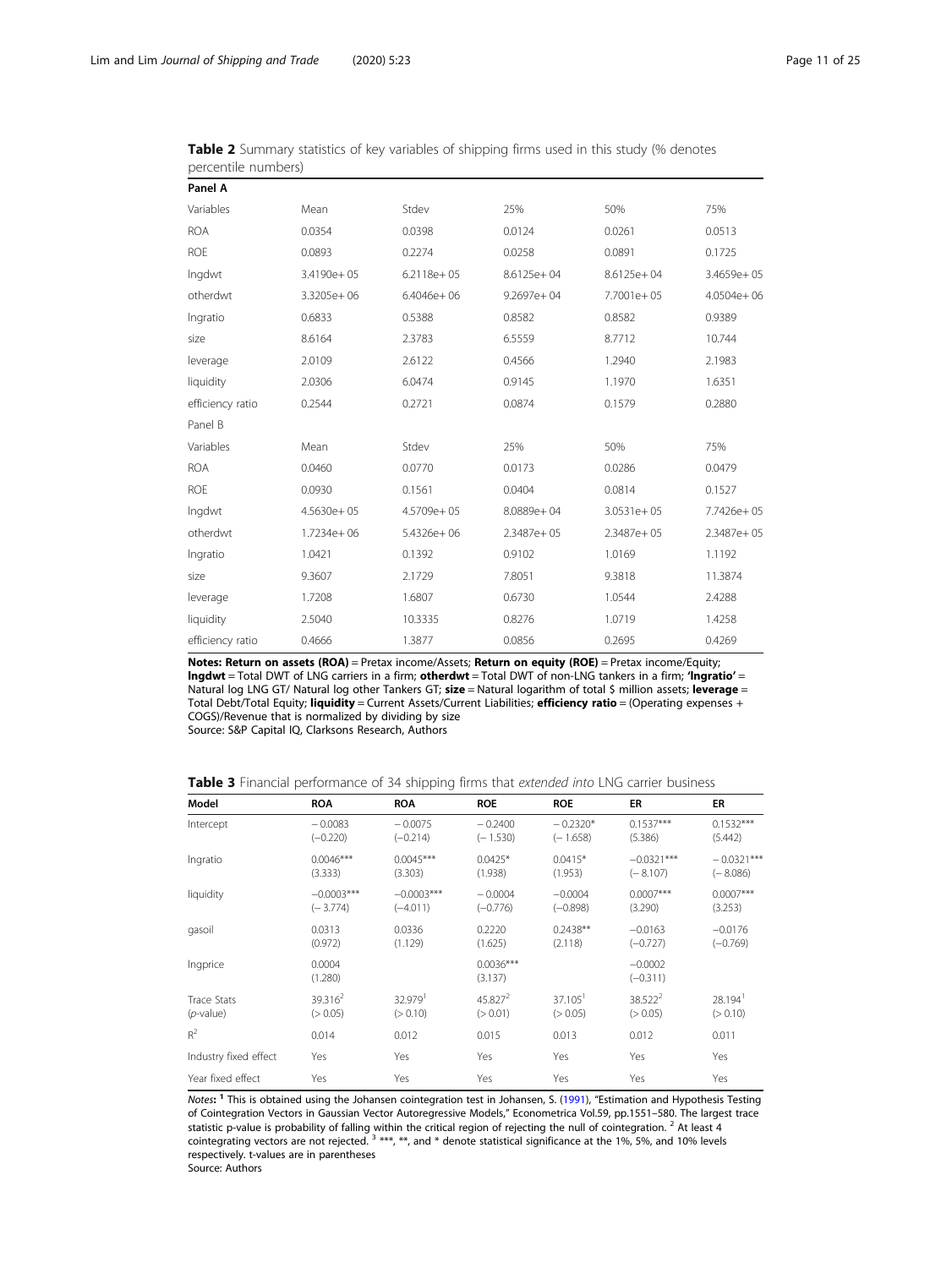<span id="page-11-0"></span>Table 4 Financial performance of 15 shipping firms that originated in LNG carrier business

| Model                 | <b>ROA</b>              | <b>ROA</b>          | <b>ROE</b>              | <b>ROE</b>          | ER                      | ER                    |
|-----------------------|-------------------------|---------------------|-------------------------|---------------------|-------------------------|-----------------------|
| Intercept             | $0.3844**$              | 0.1453              | $0.5885**$              | $0.326***$          | $0.0543**$              | $0.0245***$           |
|                       | (2.248)                 | (1.265)             | (2.548)                 | (2.725)             | (2.397)                 | (2.750)               |
| Ingratio              | $-0.5236***$            | $-0.2423***$        | $-0.3717*$              | $-0.2414**$         | $-0.0615***$            | $-0.0235**$           |
|                       | $(-3.495)$              | $(-3.365)$          | $(-1.995)$              | $(-2.258)$          | $(-2.758)$              | $(-2.325)$            |
| liquidity             | $0.0250***$             | $0.0280***$         | 0.0042                  | $0.0060**$          | $-0.0014**$             | $-0.0010**$           |
|                       | (3.742)                 | (3.835)             | (1.647)                 | (2.390)             | $(-2.326)$              | $(-2.575)$            |
| qasoil                | 0.1834                  | 0.1138              | $-0.0239$               | 0.0281              | $0.0198*$               | 0.0107                |
|                       | (1.608)                 | (1.208)             | $(-0.170)$              | (0.275)             | (2.202)                 | (1.503)               |
| Ingprice              | $-0.0032$<br>$(-1.458)$ |                     | $-0.0062$<br>$(-1.560)$ |                     | $-0.0001$<br>$(-0.685)$ |                       |
| <b>Trace Stats</b>    | $11.386^2$              | 32.979 <sup>1</sup> | $25.867$ <sup>1</sup>   | 19.620 <sup>1</sup> | $10.824^2$              | $29.121$ <sup>1</sup> |
| $(p$ -value)          | (> 0.05)                | (> 0.05)            | (> 0.01)                | (> 0.10)            | (> 0.05)                | (> 0.01)              |
| $R^2$                 | 0.742                   | 0.704               | 0.093                   | 0.090               | 0.172                   | 0.092                 |
| Industry fixed effect | Yes                     | Yes                 | Yes                     | Yes                 | Yes                     | Yes                   |
| Year fixed effect     | Yes                     | Yes                 | Yes                     | Yes                 | No <sup>3</sup>         | No <sup>3</sup>       |

Notes: <sup>1</sup> This is obtained using the Johansen cointegration test in Johansen, S. ([1991](#page-23-0)), "Estimation and Hypothesis Testing of Cointegration Vectors in Gaussian Vector Autoregressive Models," Econometrica Vol.59, pp.1551–580. The trace statistic p-value is probability of falling within the critical region of rejecting the null of cointegration. At least 3 cointegrating vectors are not rejected. <sup>2</sup> At least 2 cointegrating vectors are not rejected. <sup>3</sup> Due to smaller sample size, the additional fixed effect reduces the R<sup>2</sup> significantly. Only the industry fixed effect is imposed here.  $4***$ ,  $**$ , and  $*$  denote statistical significance at the 1%, 5%, and 10% levels respectively. t-values are in parentheses Source: Authors

| Model                 | Returns                         | Returns                        |
|-----------------------|---------------------------------|--------------------------------|
| Intercept             | $0.0616**$<br>(2.516)           | $0.0444***$<br>(5.170)         |
| Ingratio              | $0.0015***$<br>(3.446)          | $0.0037***$<br>(2.762)         |
| liquidity             | $0.0024**$<br>(2.059)           | $0.0024*$<br>(1.777)           |
| leverage              | $0.0010***$<br>(3.707)          | $0.0010***$<br>(7.847)         |
| size                  | $-0.0003$<br>$(-0.333)$         |                                |
| efficiency ratio      | $-0.0149$<br>$(-1.305)$         |                                |
| <b>VIX</b>            | $-0.0028***$<br>$(-4.782)$      | $-0.0028***$<br>$(-4.847)$     |
| <b>Trace Stats</b>    | 25.668 <sup>1</sup><br>(> 0.01) | 7.143 <sup>2</sup><br>(> 0.10) |
| $R^2$                 | 0.040                           | 0.035                          |
| Industry fixed effect | Yes                             | Yes                            |
| Year fixed effect     | Yes                             | Yes                            |

Table 5 Stock return performance of 22 listed shipping firms that extended into LNG carrier business

Notes: <sup>1</sup> This is obtained using the Johansen cointegration test in Johansen, S. ([1991](#page-23-0)), "Estimation and Hypothesis Testing of Cointegration Vectors in Gaussian Vector Autoregressive Models," Econometrica Vol.59, pp.1551–580. At least 3<br>cointegrating vectors are not rejected. <sup>2</sup> At least 2 cointegrating vectors are not rejected. <sup>3</sup> \*\*\*, \*\*, a significance at the 1%, 5%, and 10% levels respectively. t-values are in parentheses Source: Authors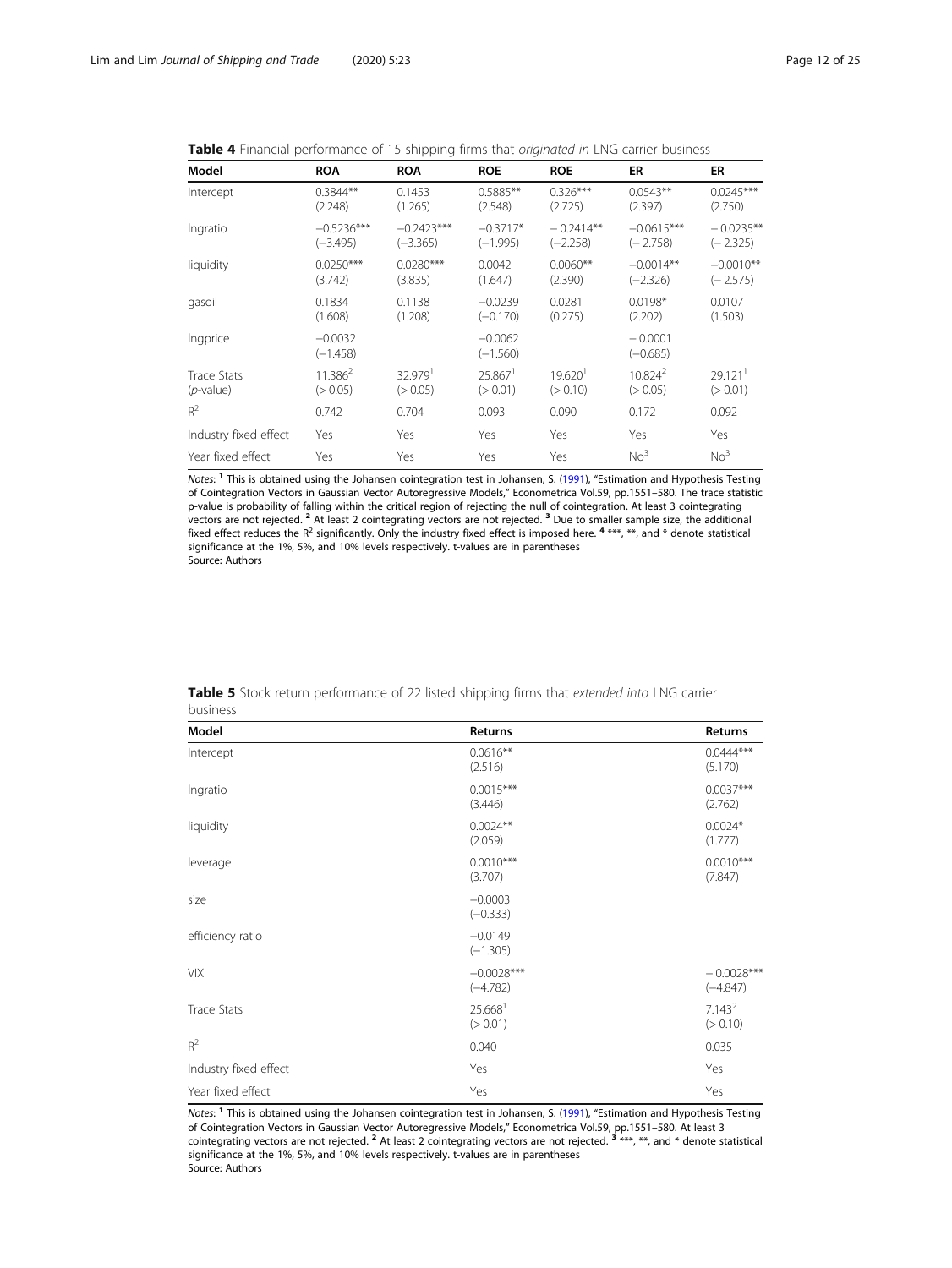| Model                 | 34 Firms   |            |              |              | 15 Firms   |              |  |
|-----------------------|------------|------------|--------------|--------------|------------|--------------|--|
|                       | <b>ROA</b> | <b>ROE</b> | ER           | <b>ROA</b>   | <b>ROE</b> | ER           |  |
| Intercept             | 0.0215     | $-0.0632$  | 0.1370       | $0.3082***$  | $-1.3803$  | $0.2153***$  |  |
|                       | (0.337)    | $(-0.238)$ | (1.340)      | (3.471)      | $(-1.454)$ | (3.446)      |  |
| 'Ingratio'            | $0.0063*$  | $0.0796**$ | $-0.0312***$ | $-0.4571***$ | 0.2135     | $-0.2060***$ |  |
|                       | (1.851)    | (2.371)    | $(-2.789)$   | $(-6.333)$   | (0.421)    | $(-6.048)$   |  |
| Liquidity             | $-0.0037$  | $-0.0139$  | 0.0021       | $-0.0852***$ | $-0.1788$  | 0.0005       |  |
|                       | $(-1.463)$ | (–0.492)   | (0.523)      | $(-3.673)$   | $(-0.607)$ | (0.047)      |  |
| gasoil                | $-0.0000$  | 0.0448     | 0.0054       | $0.2251***$  | 1.2964     | $-0.0073$    |  |
|                       | $(-0.001)$ | (0.187)    | (0.057)      | (4.321)      | (1.341)    | $(-0.185)$   |  |
| fratio                | $-0.0004$  | 0.0992     | $-0.0162$    | $-0.0642$    | $-0.4021$  | 0.0023       |  |
|                       | $(-0.008)$ | (0.768)    | $(-0.208)$   | $(-0.253)$   | $(-0.750)$ | (0.130)      |  |
| $R^2$                 | 0.024      | 0.016      | 0.071        | 0.793        | 0.394      | 0.867        |  |
| Industry fixed effect | Yes        | Yes        | Yes          | Yes          | Yes        | Yes          |  |

<span id="page-12-0"></span>Table 6 Financial performance of the 34 and 15 shipping firms by including freight ratio

Notes:  $1***$ ,  $**$ , and  $*$  denote statistical significance at the 1%, 5%, and 10% levels respectively. t-values are in parentheses

Source: Authors

(S&P) Capital IQ. Of the remaining 49 companies, 15 firms originated their shipping businesses with all LNG carriers. The other 34 firms started their shipping businesses with all or majority tonnages in non-LNG ships such as crude oil tankers and dry bulk carriers. As we are primarily studying the financial and economic impact on shipping firms that diversified significantly into LNG carriers, we focus on the remaining 34 firms.

The sample period of the Clarksons Research fleet data set ranges from 1986 to 2017. We use the fleet information of each of the 34 firms to calculate the tonnage breakdown at each period. For each year, 'lngratio', the ratio of the log of total gross tonnage (GT) of LNG carriers to the log of total GT of other tankers of each firm is calculated. This variable is transformed to ensure it is relatively stationary compared with other transformations. GT is a volumetric measurement of the enclosed space in a ship and is different from deadweight tonnage (DWT), which is the weight of the cargo plus the weights of the crew, fuel, consumables, and other variables on board. We also used

| Model                 | <b>ROA</b>   | <b>ROE</b>   | ER           |
|-----------------------|--------------|--------------|--------------|
| Intercept             | $-0.0121$    | $-0.3772**$  | $0.149***$   |
|                       | $(-0.267)$   | $(-2.523)$   | (2.974)      |
| Ingratio              | 0.0033       | $0.0974***$  | $-0.0455***$ |
|                       | (0.428)      | (2.659)      | $(-6.274)$   |
| liquidity             | $-0.0007***$ | $-0.0014***$ | 0.0004       |
|                       | $(-4.996)$   | $(-2.577)$   | (1.493)      |
| gasoil                | 0.0229       | $0.277**$    | 0.0084       |
|                       | (0.539)      | (2.117)      | (0.197)      |
| experience            | $0.0029***$  | $0.010*$     | $-0.0005$    |
|                       | (4.717)      | (1.818)      | $(-0.411)$   |
| $R^2$                 | 0.111        | 0.058        | 0.174        |
| Industry fixed effect | Yes          | Yes          | Yes          |
| Year fixed effect     | Yes          | Yes          | Yes          |

**Table 7** Financial performance of 29 shipping firms that extended into LNG carrier business

Notes:  $1***$ ,  $**$ , and  $*$  denote statistical significance at the 1%, 5%, and 10% levels respectively. t-values are in parentheses

Source: Authors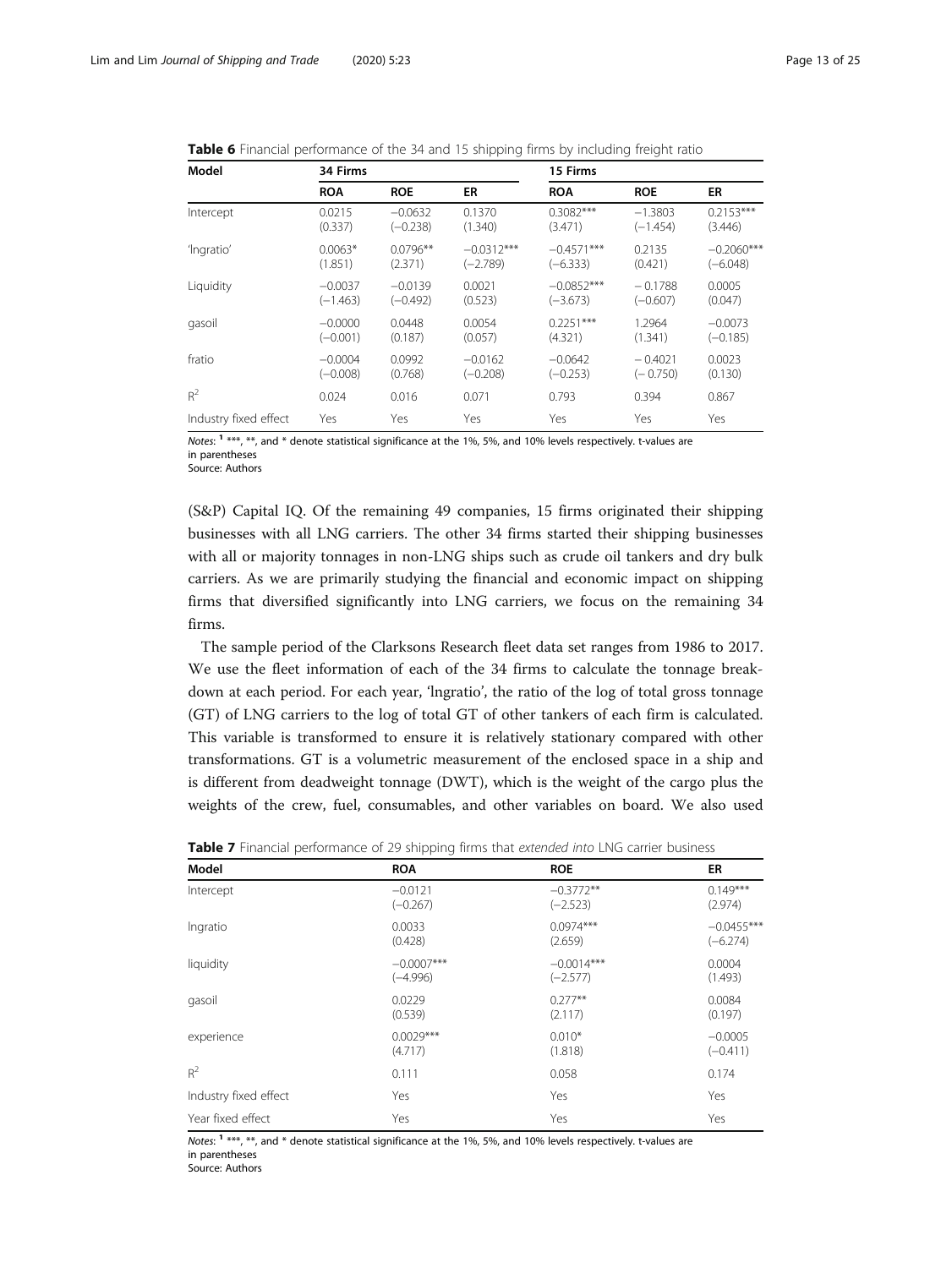<span id="page-13-0"></span>

Source: Authors based on data gathered from S&P Capital IQ, Clarksons Research



B Plot of Average Return on Assets versus Average Composition of fleet ('Ingratio')

other data such as the annual total DWT of LNG carriers and the total DWT of oil tankers and others for each firm. However, their inclusions do not show any significant findings in the rest of the paper. In years in which a firm has not yet acquired LNG carrier, this ratio is not applicable.

Out of the sample of 34 ship owners, we identified 22 listed companies for which we can acquire monthly Clarksons Research fleet data. We retrieved the month in which a firm commenced operation of LNG carrier and computed the monthly 'lngratio' ratio as log of GT of LNG carriers to log of total GT of other tankers. Table [1](#page-9-0) shows the breakdown of the data of 34 firms into the various industry classifications; moreover, it reports the mean of the 'lngratio' measures for firms within the same industry and the number of firms in each industry.

Table [2](#page-10-0) deals with the performance of firms under study. According to Slade ([2003](#page-23-0)), there is a tradition in industrial economics that substantiates the use of profitability as a key measure of firm performance. In this paper, we focus on the profitability ratio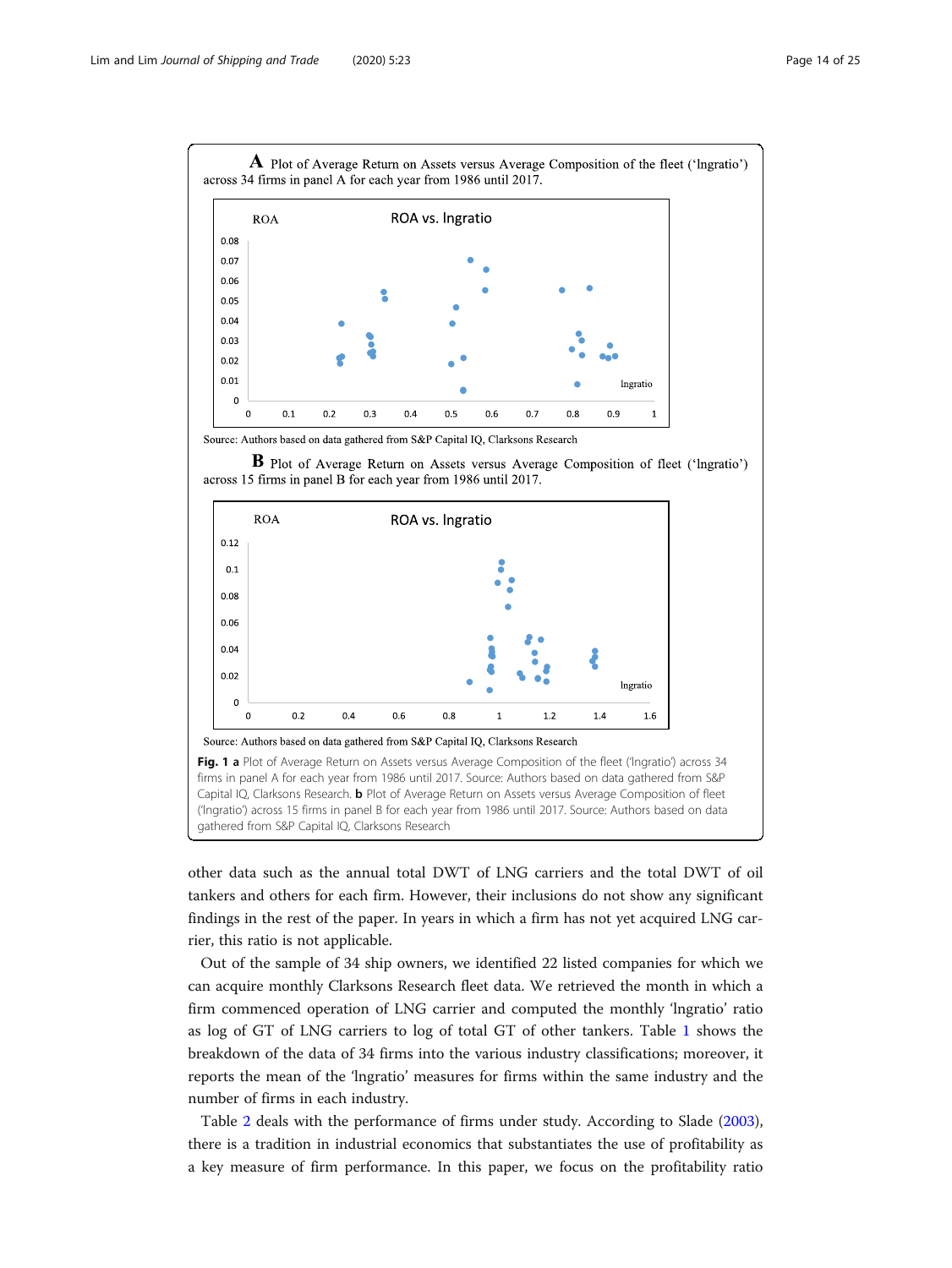defined as the amount of pre-tax income divided by total assets ('return on assets') as our key performance measure. Return on assets (ROA) indicates how efficient a company is at utilising its assets to generate earnings and avoids capital structure differences (see Jose et al. [1996](#page-23-0)). We also compare the results to an alternative normalisation, the amount of pre-tax income expressed as a percentage of shareholders' equity ('return on equity'). Return on equity (ROE) is a measure of the efficiency of the owners' invested capital. Although ROA and ROE may differ due to the firm debt structure, the correlation between the two measures is positive and strongly significant for all industries (see Wang [2002](#page-24-0)).

We obtain the operating expenses, cost of goods sold (COGS), and revenue from the income statement of each firm to compute the efficiency ratio (ER), defined as the ratio of the sum of operating expenses and COGS to revenue. The smaller the ratio, the higher is the operational efficiency. The efficiency ratio is a measure of the costs behaviour of a firm and reflects the ability of the firm to generate income from its expenditures (see Scott et al. [2017\)](#page-23-0). In order that the results are comparable across firms with different sizes since our profitability ratios have firm size as denominators, we also use the efficiency ratio that is divided by the firm size. For explanatory variables, we include 'lngratio' as well as the firm's liquidity ratio.

Table [2](#page-10-0) below presents the summary statistics of the key variables used in the empirical regressions and is made up of two panels. Table [2](#page-10-0) Panel A shows the statistics relating to the 34 shipping firms that extended from owning other vessels into LNG carriers. The 34 firms introduced LNG carriers to their existing fleet at different years. The sample period of the unbalanced panel data set ranges from 1986 to 2017. Table [2](#page-10-0) Panel B shows statistics relating to 15 firms that originated in LNG carrier business and either remained solely in LNG carrier or had also extended into non-LNG transport. For comparison, we also study the similar issues of profitability and efficiency on those 15 firms that either continued to own LNG ships or had diversified away into other tanker vessels; similarly, the other 15 firms have unbalanced panel data.

Table [2](#page-10-0) displays the mean, standard deviation, 25th, 50th, and 75th percentile values of the annual data of each of the variable in Panel A and Panel B. There are 466 and 215 number of firm-years in the unbalanced Panel data of A and B respectively from 1986 t0 2017. The statistics are computed as averages across annual firm-year data.

Several observations can be made to the information presented in Table [2](#page-10-0). Firstly, the ROA and ROE in Panel B firms are on average higher than those in Panel A firms. Secondly, the average 'lngratio' of the firms in Panel B is much higher than that in Panel A, reflecting the composition of much bigger LNG fleet in Panel B firms. Thirdly, since the size is the natural log of the total dollar assets (in millions), the average total assets in firms in Panel B is about \$11 billion which is twice the average of firms in Panel A. Thus the smaller number of 15 firms in the group that started as LNG operators have some of the biggest capitalised firms compared to the majority of firms in Panel A. Fourthly, although the liquidity on average is higher for firms in Panel B than in Panel A, the firms with higher liquidity Panel B appear to concentrate in the upper 75th percentile. Hence, most firms in Panel A have higher liquidity than those in Panel B. Since liquidity is the current ratio in our usage, too much liquidity may be an indication of poor investment opportunities. Lastly, the efficiency ratio for firms in Panel A is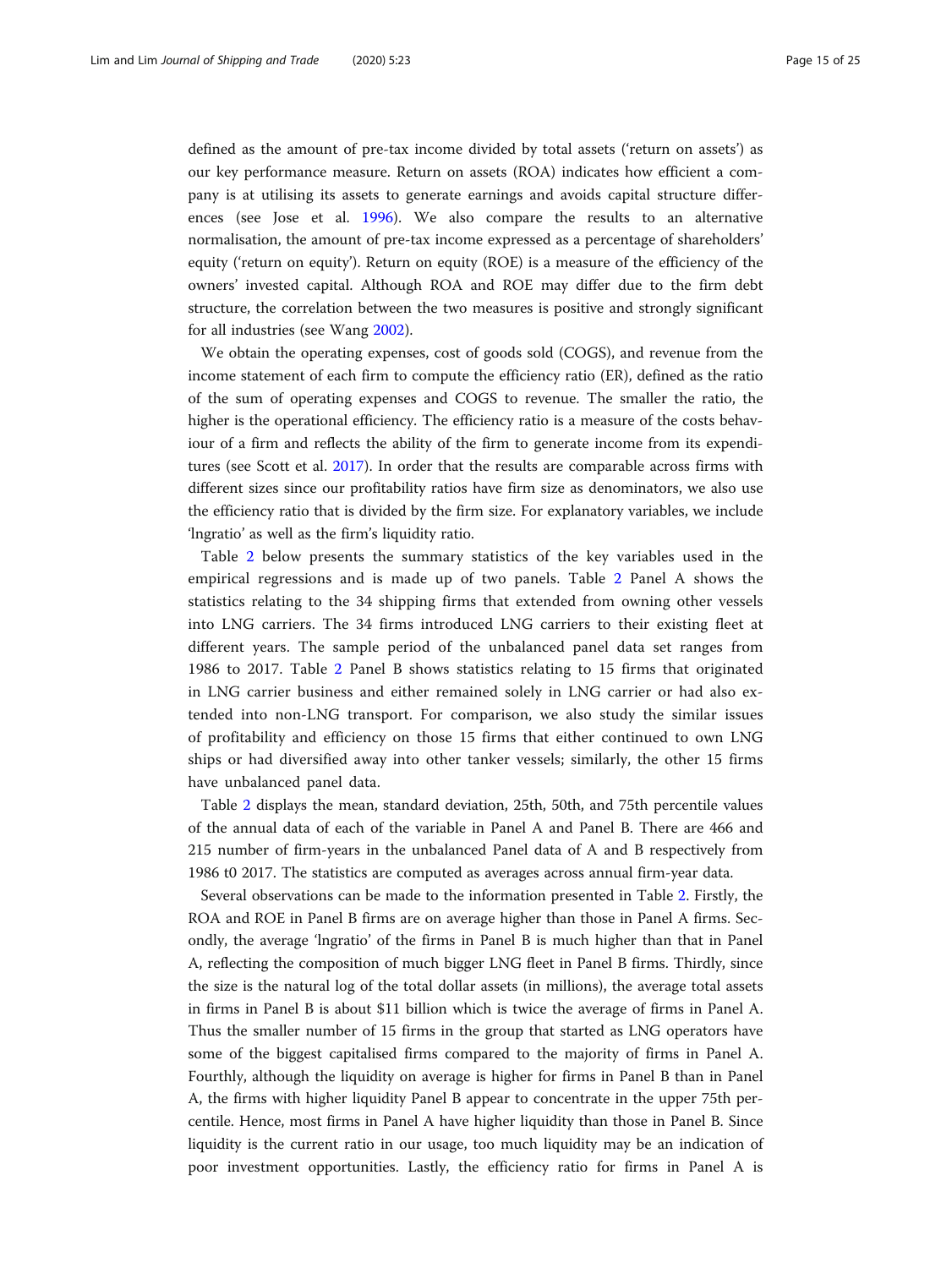generally lower than those in Panel B, indicating that firms in Panel A tended to make more revenues per dollar spent in cost of goods and operations.

Tables [3](#page-10-0) and [4](#page-11-0) also use the annual financial statements of the firms sourced from S&P Capital IQ and the fleet information of each firm is integrated with the information sourced from S&P Capital IQ. Besides, Tables [3](#page-10-0) and [4](#page-11-0) also include the LNG price obtained from Federal Reserve Economic Data (FRED) of St. Louis, and data used to construct another explanatory variable, 'gasoil'. 'Gasoil' variable is constructed as follows: 1) the annual LNG trade volumes in million metric tons per year (MTPA) are obtained from publications published by the International Gas Union and the International Energy Agency (IHS Markit); 2) the annual crude oil seaborne trade volumes in million metric tons are obtained from UNCTAD statistical publications; 3) the annual LNG tanker fleet capacities in million cubic metres (cm) are obtained from S&P Global Platts; 4) the oil tanker capacities in million DWT are obtained from Statista Research and cross-checked with data from some shipbroking publications; the data in 1) is divided by that in 3) to obtain the LNG gas trade per available LNG tanker capacity; the data in 2) is divided by that in 4) to obtain the crude oil trade per available oil tanker capacity. The ratio of LNG gas trade per available LNG tanker capacity to crude oil trade per available oil tanker capacity is treated as the 'gasoil' variable. This 'gasoil' variable reflects the relative LNG gas trade versus crude oil trade normalized by their shipping capacities. This ratio constitutes a stationary variable that is meaningful in comparing relative activities of LNG gas trading to crude oil trading. It serves as a control variable to possibly explain higher profitability and efficiency in firms diversifying into LNG ships if the ratio is higher. We also used other data such as gross domestic product (GDP), crude oil prices, and Baltic Dry Index. The GDP retrieved from FRED is a measure of US output, which is closely correlated to world output (see Arora and Vamvakidis [2004](#page-22-0)). However, their inclusions do not show any significant findings.

For Table [5](#page-11-0), we use the monthly stock return rates of the 22 listed shipping firms. For explanatory variables explaining the dependent variable of monthly returns, we employ the firm's accounting variables such as liquidity, leverage, size, efficiency ratio, as well as 'lngratio'. Daily stock prices and quarterly financial statements are sourced from S&P Capital IQ. The former is converted to monthly logarithmic returns while the latter is changed to monthly financial data using cubic spline interpolation. To control for market-wide economic conditions that potentially influence firms' performance, we use market estimates of volatility that are often used as a barometer for the vulnerability of financial markets and the economy (Poon and Granger [2003](#page-23-0)). Market volatility and investor sentiment are represented by the Chicago Board Options Exchange (CBOE) Volatility Index (VIX). The daily frequency of VIX obtained from the CBOE website is transformed into a monthly average. We also tried other data such as monthly total DWT of LNG carriers and the monthly total DWT of oil tankers, interpolated quarterly GDP, monthly WTI and LNG price from FRED, and monthly Baltic dry index from the Baltic Exchange database. Likewise, their inclusions do not show any significant findings.

Table [6](#page-12-0) extends the results found in Tables [3](#page-10-0) and [4](#page-11-0) by including a minimal data set of the effect of freight rates. Proxies for both LNG fleet freight rates and crude oil tanker freight rates are obtained. For crude oil tanker freight rates, we use the Baltic Dirty Tanker Index. This is an assessment index published by the Baltic Exchange of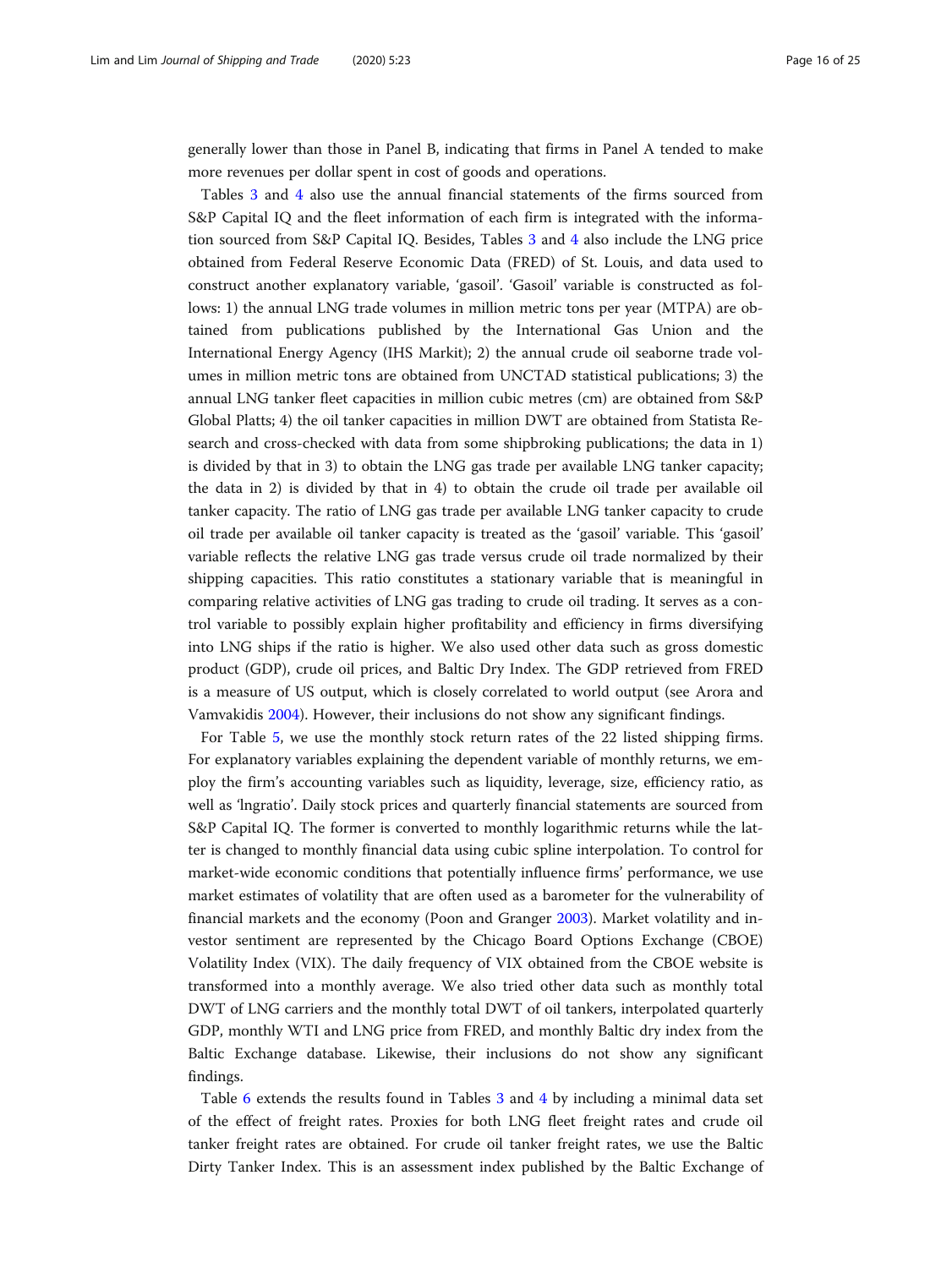<span id="page-16-0"></span>crude oil tanker freight rates from 12 Baltic international routes. We could obtain only monthly spot charter rate assessments on LNG carriers starting January 2014 from published data by Proten & Partners. We could not obtain time charter or any other LNG freight rates, which explains why the study considered spot charter rates which include voyage risk premia and are approximations to the freight cost. According to Offshore Energy ([2018\)](#page-23-0), The Baltic Exchange had just selected liquefied natural gas (LNG) carrier to be used as a benchmark to perform a public trial of its index starting on 10 July, the reason why the benchmark LNG rates were not easily available during our study period.

We construct a ratio of the LNG rates in US\$ per day relative to the tanker index. Increasing ratio implies that LNG rate is rising faster relative to tanker rate. This may affect decisions to diversify into more LNG fleet. However, since the gasoil ratio reflects supply and this freight price ratio reflects price, they are highly correlated; this reflects a possible endogeneity issue. To avoid biased regression results, we project the freight ratio on gasoil and obtain the residual as a cleaner proxy for freight effect. This latter variable is the freight ratio. Table [7](#page-12-0) uses a subset of the data utilised in Table [3.](#page-10-0)

#### Methods and empirical results

One of the major findings we seek is to investigate the relationship between profitability and the fleet composition ratio represented by 'lngratio'. This ratio could also indicate whether diversification into more LNG tonnages in the fleet improves profitability or not. Figure [1a](#page-13-0) and b below show the scatterplot of the average ROA across firms in Panels A and B, respectively, against their average 'Ingratio' ratios.

In Fig. [1](#page-13-0)a, we plot the average ROA versus average 'lngratio' of the 34 shipping firms for each year in 1986 to 2017. These 34 firms extended from owning other vessels into LNG carriers. The firms introduced LNG carriers to their fleet in different years. Figure [1](#page-13-0)a shows that the firms on average have less LNG GT than GT in other vessels since the 'lngratio' is less than 1. ROA is seen to increase with 'lngratio' generally.

In Fig. [1](#page-13-0)b, we plot the average ROA versus average 'lngratio' of the 15 shipping firms for each year in 1986 to 2017. These 15 shipping firms originated in LNG Carrier Business, and either remained totally in LNG business or extended fleet to non-LNG tankers. For these 15 firms in Panel B, Fig. [1](#page-13-0)b shows that most firms have more GT in LNG than in other vessels. The scatterplot appears to suggest that for firms that held a larger share (relative to the others in the same group) of other vessel tonnages, ROA generally increases. This could be an indication that diversification benefits happened both ways – for firms in panel A that diversify into LNG fleet and for firms in panel B that diversify away from pure LNG business into other marine transport segments.

Next, we introduce linear panel regressions to test the hypotheses. However, before any regression is applied, we check for the unit-roots of each variable. As several variables are on the borderline when using the augmented Dickey-Fuller test, and the first differencing produces weak results, we employ co-integration tests to check that the final regressions are acceptable given the presence of co-integrating vectors. This approach ensures that the optimal least squares estimates are meaningful and do not suffer from spurious biases. Explanatory variables are checked to guarantee that their correlations do not exceed 0.7 to avoid the problem of multi-collinearity that can cause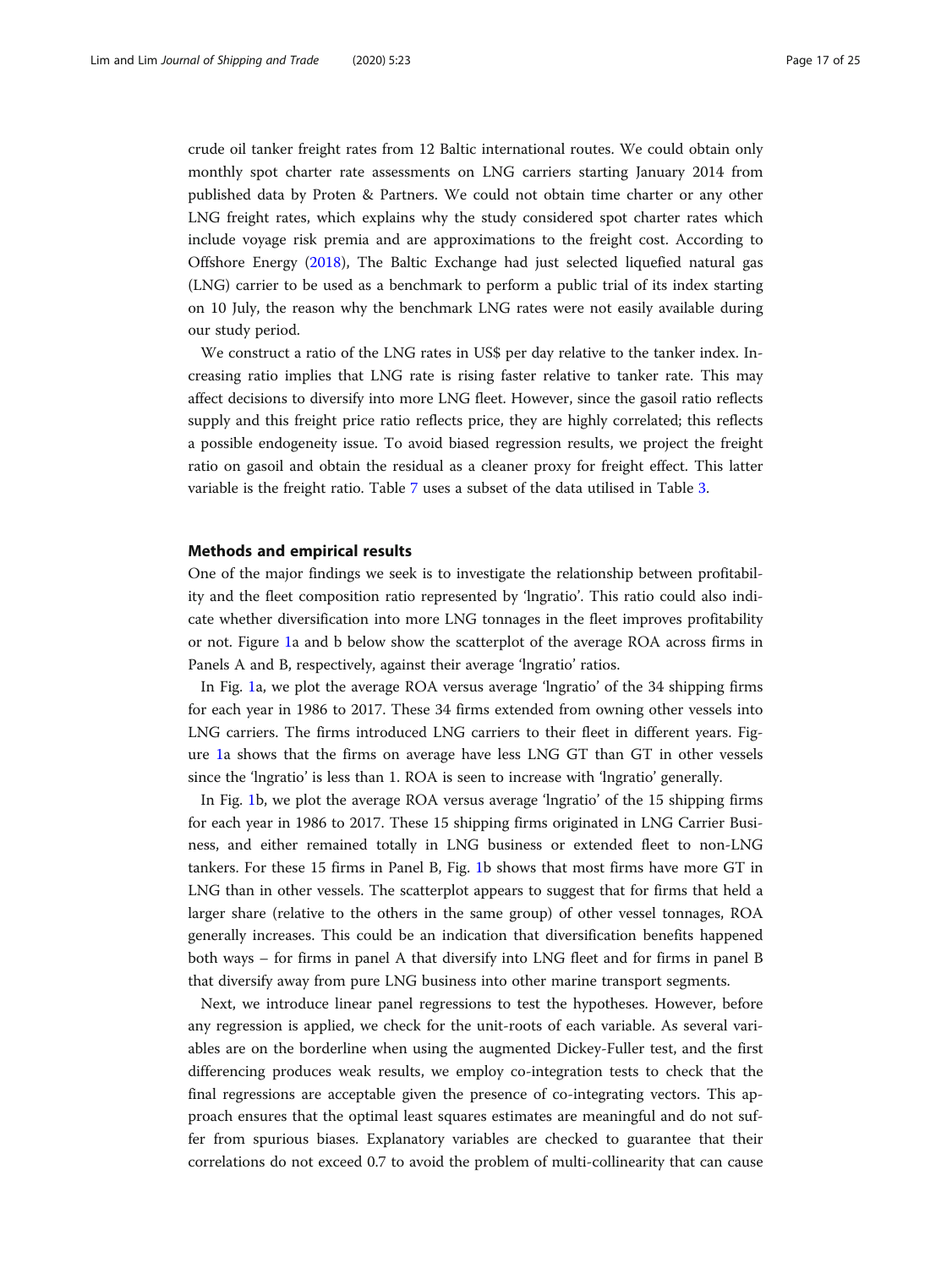<span id="page-17-0"></span>substantial estimation errors. Minimal (less variables added) models are checked to make sure the estimates are stable.

To test for effects on profitability and efficiency, we specify Eq. (1) as

$$
Y_{it} = \beta_0 + \sum_{j=1}^{M} \beta_j X_{jit} + \sum_{k=1}^{N-1} \alpha_k I_k + \sum_{k=1}^{T-1} \delta_k J_k + \varepsilon_{it},
$$
 (1)

where

 $i$  is  $i$ <sup>th</sup> firm,

t is the annualised year t,

 $X_{\text{iit}}$  is the j<sup>th</sup> explanatory variable of firm i in year t,

 $I_k$  is the  $k^{\text{th}}$  industry dummy,

 $J_k$  is the k<sup>th</sup> year-segment dummy,

 $\varepsilon_{it}$  is the residual error,

N is the number of industry panels,

T is the number of year-segments for 'years fixed effect',

M is the number of non-constant explanatory variables, and

 $Y_{it}$  is the dependent variable representing either the ROA or ROE or efficiency ratio of i<sup>th</sup> firm,

The efficiency ratio is (operating expense + COGS)/revenue divided by size and years are sorted into 5 segments as follows: 1986–1999, 2000–2004, 2005–2009, 2010–2013, and 2014–2017. Moreover, the panel data structure is used to incorporate as much data since the number of firms with a sufficiently long time series with the required corporate data as well as fleet composition data is relatively small.

### Financial performance of shipping firms that extended into LNG carrier business

To assess the financial performance of shipping firms that extended into LNG carrier business, ROA, ROE, and efficiency ratio (ER) are used as the dependent variable, respectively. Hypotheses 1 and 2 are tested using the coefficient estimate on the 'lngratio' explanatory variable. Moreover, investment by the 34 firms into LNG fleet is proxied by an increase in 'lngratio'.

The statistical null hypothesis is H<sub>0</sub>:  $\beta_1 = 0$  where  $\beta_1$  is the regression coefficient for the 'lngratio' variable.

For ROA or ROE as the dependent variable, if the null statistical hypothesis is rejected in favour of the alternative of  $\beta_1 > 0$ , then Hypothesis 1 is accepted. If the null statistical hypothesis is not rejected in favour of the alternative of  $\beta_1 > 0$ , then Hypothesis 1 is rejected.

For Efficiency ratio as the dependent variable, if the null statistical hypothesis is rejected in favour of the alternative of  $\beta_1 < 0$ , then Hypothesis 2 is accepted. If the null statistical hypothesis is not rejected in favour of the alternative of  $\beta_1 < 0$ , then Hypothesis 2 is rejected.

The two regressions, each for the dependent variable of ROA, ROE, and Efficiency ratio, respectively, are run. Other variables where results are generally insignificant are not reported here. Firstly, the estimated coefficients of 'lngratio' for all the regressions are significantly higher than zero for the ROA and ROE regressions and significantly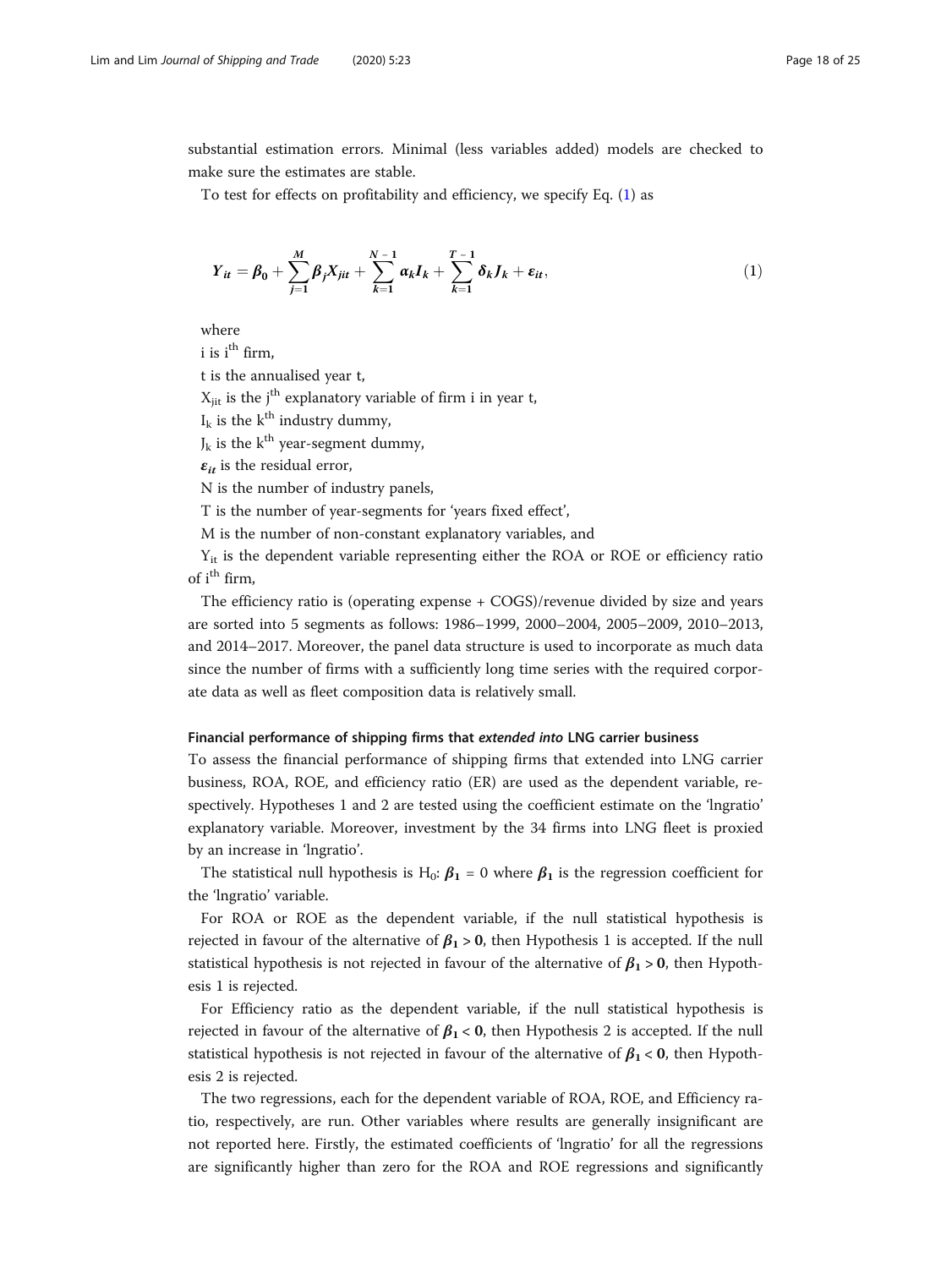lesser than zero for the efficiency ratio regression. In the cases for ROA and Efficiency ratio, the significance is at the 1% level. Hence the Hypotheses 1 and 2 are acceptable – which means that increased investing in LNG ships or increase in its composition in a fleet portfolio increased profitability as well as efficiency.

Secondly, more liquidity decreases profitability measured by ROA and decreases the operational efficiency of firms. The liquidity effect on ROE is also negative but is not significant. As suggested in our observations in Table [2,](#page-10-0) most firms in Panel A have higher liquidity than those in Panel B. One explanation for this negative liquidity effect on profitability is that too much liquidity may be an indication of poor investment opportunities which lead to lower profits. Similarly, this could be showing up less efficiency because the higher liquidity generates not enough revenue in the form of more current assets. In some specific situations, more current assets in the form of receivables may reflect weak receivable collection.

Thirdly, the outcome shows that the Johansen [\(1991\)](#page-23-0) trace statistics tests (reported at the lower row of Table [3](#page-10-0)) indicate that the co-integration of the regression variables cannot be rejected at variously 10%, 5% and 1% levels. Table [3](#page-10-0) reports the results for the panel regressions of Eq. ([1\)](#page-17-0) when investigating the financial performance of the 34 shipping firms that extended into LNG Carrier Business.

'Gasoil' as a macro control variable has a positive impact on profitability and negative impact on ER. This shows that the firms' fleet portfolio has been adequately diversified into LNG business relative to other businesses, including crude oil business. Thus, when gas trade volume per unit market capacity increases relative to similar per unit crude oil trade volume, the portfolio can benefit from increased trades in LNG. The coefficient on lngprice is generally not significant although it is significantly positive at 1% level for ROE. In the shipping business on commodities including oil and gas as commodities, higher commodity values typically indicate heightened worldwide demand and thus augurs well for freight transport businesses (Tsiournas and Papadimitriou [2016](#page-24-0); UNCTAD Technical Report [2010](#page-24-0)).

#### Financial performance of 15 shipping firms that originated in LNG carrier business

We also study the comparative performance of the other 15 shipping firms in our sample that originated in the LNG business and might have either stayed focused in LNG business or have diversified away into non-LNG tanker fleet. We employ the same regression models as in Table [3](#page-10-0). The results for this group of 15 firms are reported in Table [4](#page-11-0).

Two regressions each for the dependent variable of ROA, ROE, and ER, respectively, are run. Firstly, the estimated coefficients of 'lngratio' for all the regressions are significantly lesser than zero for the ROA and ROE regressions and significantly lesser than zero for the ER regression. While the result is similar to that of the 34 firms for ER, the effect of 'lngratio' is reversed for these 15 firms.

One plausible explanation is that the diversification benefits work both ways. The 34 firms that diversify into LNG fleet benefited in terms of higher profitability due to better risk-return payoffs in a diversified portfolio framework. Similarly, the pure LNG firms by diversifying into another non-LNG fleet also displayed increasing profitability due to the same benefits of diversification.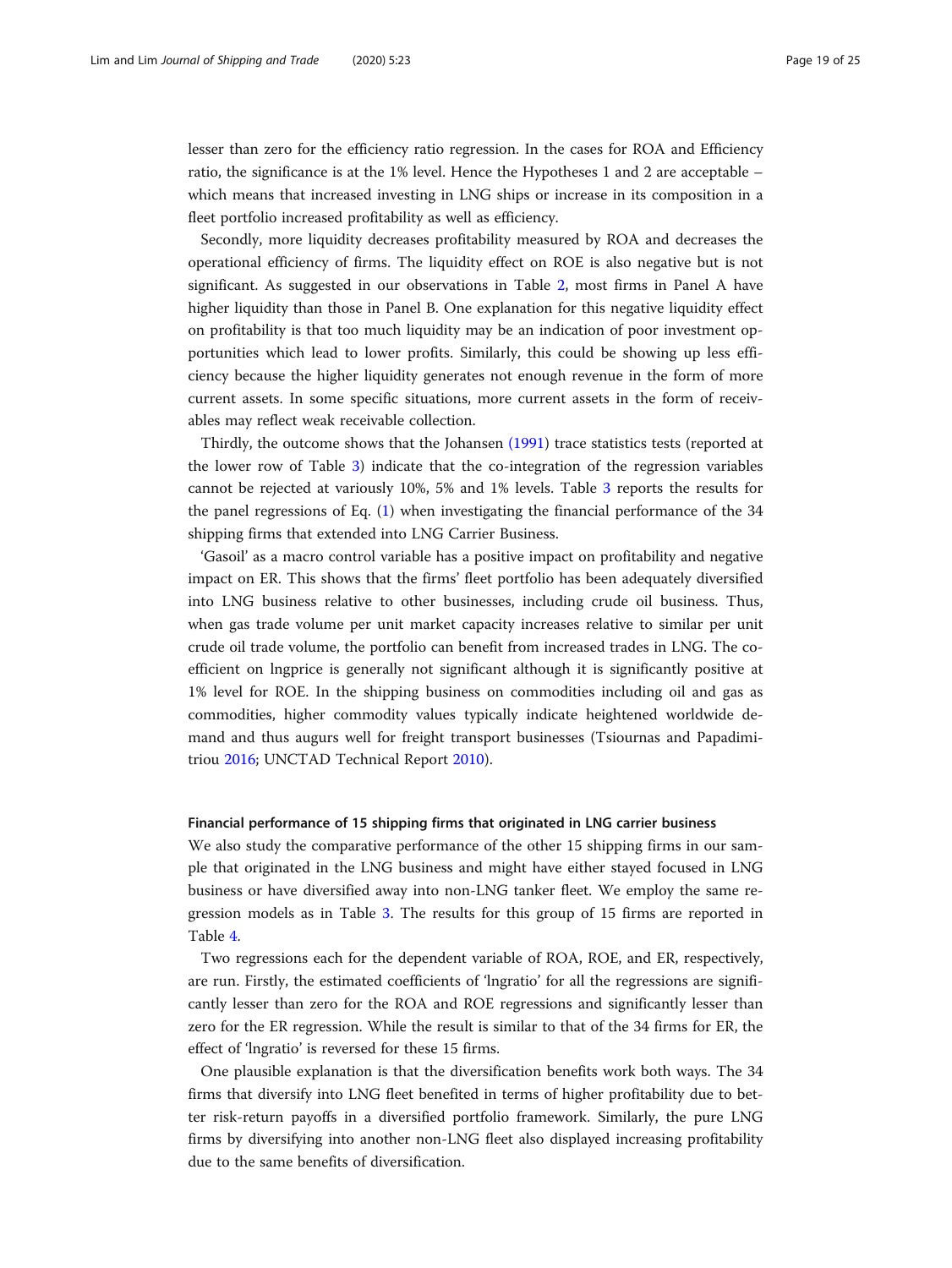Liquidity effect also appears to be reversed relative to the results in Table [3.](#page-10-0) From observations in Table [2](#page-10-0), we note that most of the panel B firms have lower liquidity than those in panel A firms. Below a certain possible threshold, increasing liquidity in the form of a stronger current assets position, that can be more easily liquefied into cash, has a generally positive impact on profitability. We also note that the effect of macrocontrol variable 'gasoil' is broadly like those in the group of 34 firms, though the estimated coefficients are generally not significant.

Thirdly, the Johansen [\(1991\)](#page-23-0) trace statistics tests are also reported at the lower row to indicate co-integration of the regression variables cannot be rejected at variously 10%, 5% and 1% levels. The outcome of this analysis is presented in Table [4](#page-11-0).

# Stock return performance of 22 listed shipping firms that extended into LNG carrier business

To test for positive effects on stock returns of increasing LNG fleet of the firm as in Hypothesis 3, we specify the following panel regression:

$$
R_{it} = \beta_0 + \sum_{j=1}^{M} \beta_j X_{jit} + \sum_{k=1}^{N-1} \alpha_k I_k + \sum_{k=1}^{T-1} \delta_k J_k + \varepsilon_{it},
$$
 (2)

where  $R_{it}$  is the continuously compounded monthly stock return of the i<sup>th</sup> firm in month t. The stocks are those that are listed within the group of 34 firms. In Eq. (2), i is the  $i<sup>th</sup>$  firm.

t is the month t,

 $X_{\text{ijt}}$  is the j<sup>th</sup> explanatory variable of the i<sup>th</sup> firm in month t,

 $I_k$  is the  $k^{\text{th}}$  industry dummy,

 $J_k$  is the k<sup>th</sup> year-segment dummy,

 $\varepsilon_{it}$  is the residual error,

N is number of industry panels,

T is the number of year-segments for 'years fixed effect', and

M is the number of non-constant explanatory variables.

Similar to Eq. [\(1](#page-17-0)) the years are sorted into 5 segments as follows: 1986–1999, 2000– 2004, 2005–2009, 2010–2013, and 2014–2017. The total number of firms is 22, which are those with listed stocks within the group of 34 firms.

Table [5](#page-11-0) reports the results for the panel regressions of Eq. (2) using monthly stock returns as the dependent variable. Hypothesis 3 is tested using the coefficient estimate on the 'lngratio' explanatory variable. More investment by the 22 firms into LNG fleet is proxied by an increase in 'lngratio'. The statistical null hypothesis is H<sub>0</sub>:  $\beta_1 = 0$  where  $\beta_1$  is the regression coefficient for the 'lngratio' variable. If the null statistical hypothesis is rejected in favour of the alternative of  $\beta_1 > 0$ , then Hypothesis 3 is accepted. If the null statistical hypothesis is not rejected in favour of the alternative of  $\beta_1 > 0$ , then Hypothesis 3 is rejected.

Firstly, the estimated coefficients of 'lngratio' for both the regressions are significantly higher than zero at the 1% significance level. Hence the Hypothesis 3 is acceptable – which means that increased investing in LNG ships or increase in its composition in a fleet portfolio has a positive effect on shipping firm's stock returns.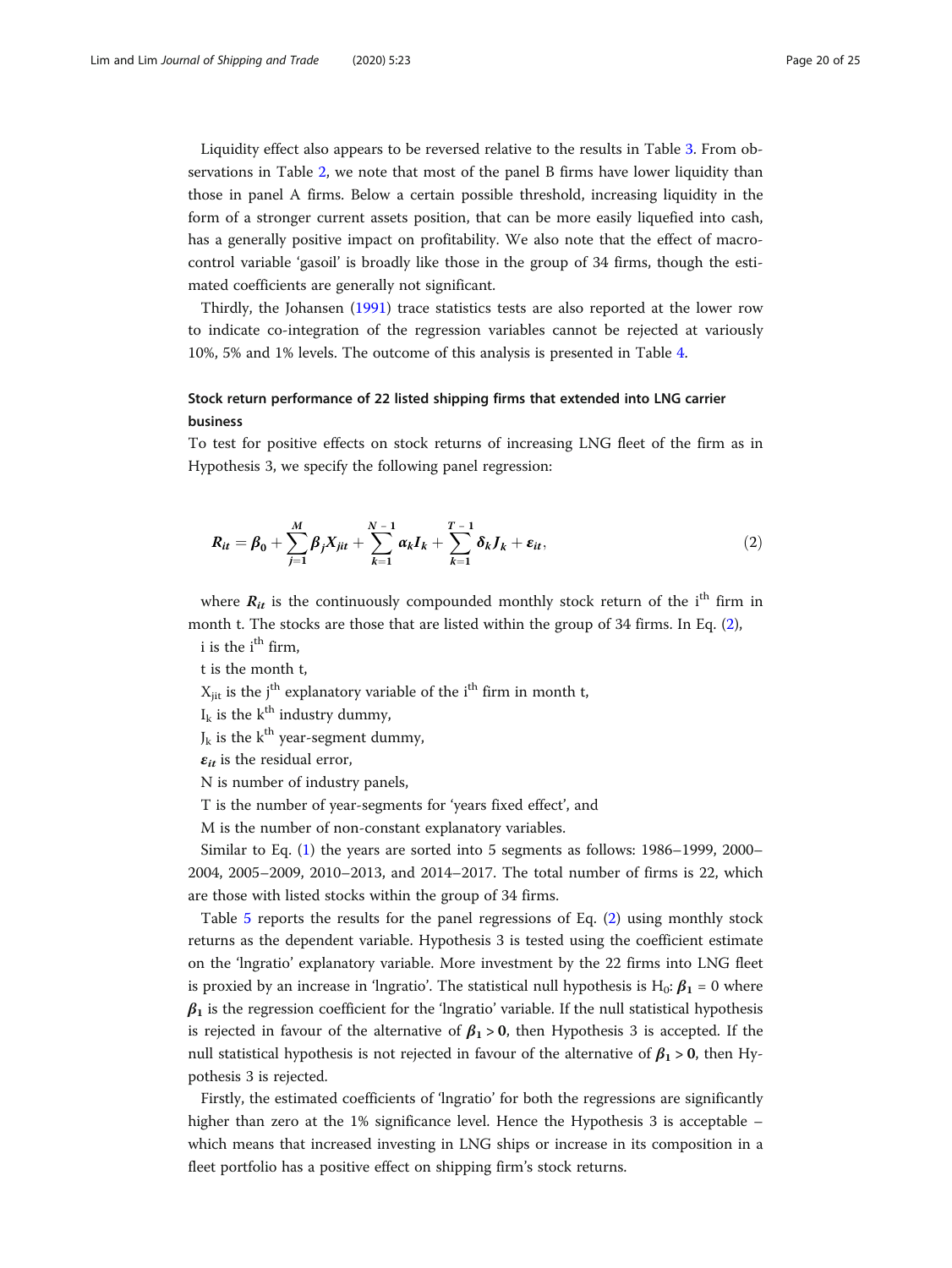The coefficient of liquidity is positive and significant, implying an increase in the returns given a rise in liquidity. This result concurs with the findings of Redding ([1997](#page-23-0)), who suggested that large investors prefer companies with high liquidity. The coefficient of leverage is also significantly positive. Furthermore, this accords with finance asset pricing theory that suggested higher leverage is costly and increases default risk. Thus investors would require compensation in the form of higher stock returns.

The coefficient of VIX is negative and significant, indicating that fear gauge would dampen stock returns (See also Black [1976;](#page-22-0) Duffee [1995](#page-22-0); Fleming et al. [1995](#page-22-0)). The coefficient of size is negative though not statistically significant. The negative effect of size on returns is well documented elsewhere as small vs. large effect (Fama and French [1995](#page-22-0)). Finally, decreased efficiency ratio or better cost management leads to higher returns.

In the regression of Eq. [\(1](#page-17-0)), an additional explanatory control variable could be the freight ratio ('fratio'). We perform panel regressions on the dependent variables ROA, ROE, and ER for both the 34 as well as the 15 firms. We use the yearly average of the freight ratio in the regression with annual firm-year data. Table [6](#page-12-0) reports the results where the sample period is only from 2014 to 2017.

Given the limitation in the data and the very short available time series from 2014 to 2017, we could use only industry fixed effect as otherwise there would be too many parameters to estimate. Table [6](#page-12-0) shows that Hypotheses 1, 2, and 3 are supported when freight rates are introduced. In particular, increasing 'lngratio' increases ROA, ROE and decreases the efficiency ratio. However, many of the estimates are not significantly different from zero because of the large sampling errors due to the small sample size.<sup>1</sup>

To test Hypothesis 4 on early mover advantage, we use 29 of the 34 firms that have no more than 10 years of experience with LNG fleet at the start of our data sample period. We define 'experience' as the number of years the firm has owned and managed LNG ships in a particular year. We use Eq. ([1\)](#page-17-0) but include 'experience' as an explanatory variable in the panel regressions. The panel regression results are shown in Table [7](#page-12-0).

In Table [7,](#page-12-0) the estimated coefficient of 'experience' is positive and statistically significant for both ROA and ROE. Hence early diversification and entry into LNG business for the shipping firms that started without LNG fleet is shown to provide for higher profitability as their experiences would be more compared to firms that entered later. Thus there is evidence of early mover advantage. For the regression with ER as the dependent variable, the estimated 'experience' coefficient has the correct negative sign indicating that more experience would lead to higher operational efficiency, although the estimate is not statistically significant. The estimated coefficients of the other explanatory variables are generally significant and of the correct sign as in Table [3](#page-10-0). We exclude variable 'lngprice' as it is insignificant. Hence we support Hypothesis 4 that longer experience in managing LNG ships (supporting Eco-innovation) has positive

<sup>&</sup>lt;sup>1</sup>We do not report returns regression using freight rates as most estimated coefficients are not significant due to the small sample size and the large volatility in return rates. Moreover, the volatile freight rates seen in shipping may not be effective in explaining short-term stock return movements. See Helenic Shipping News [2020](#page-23-0): "The rise in LNG transport prices continues, but is not followed by the share prices of LNG transport companies. The UP World LNG Shipping Index peaked in mid-August, reaching its June high. A formation called Double Top was formed on the chart. Thus, despite signs of a recovery in demand for LNG, stock prices continue to move sideways."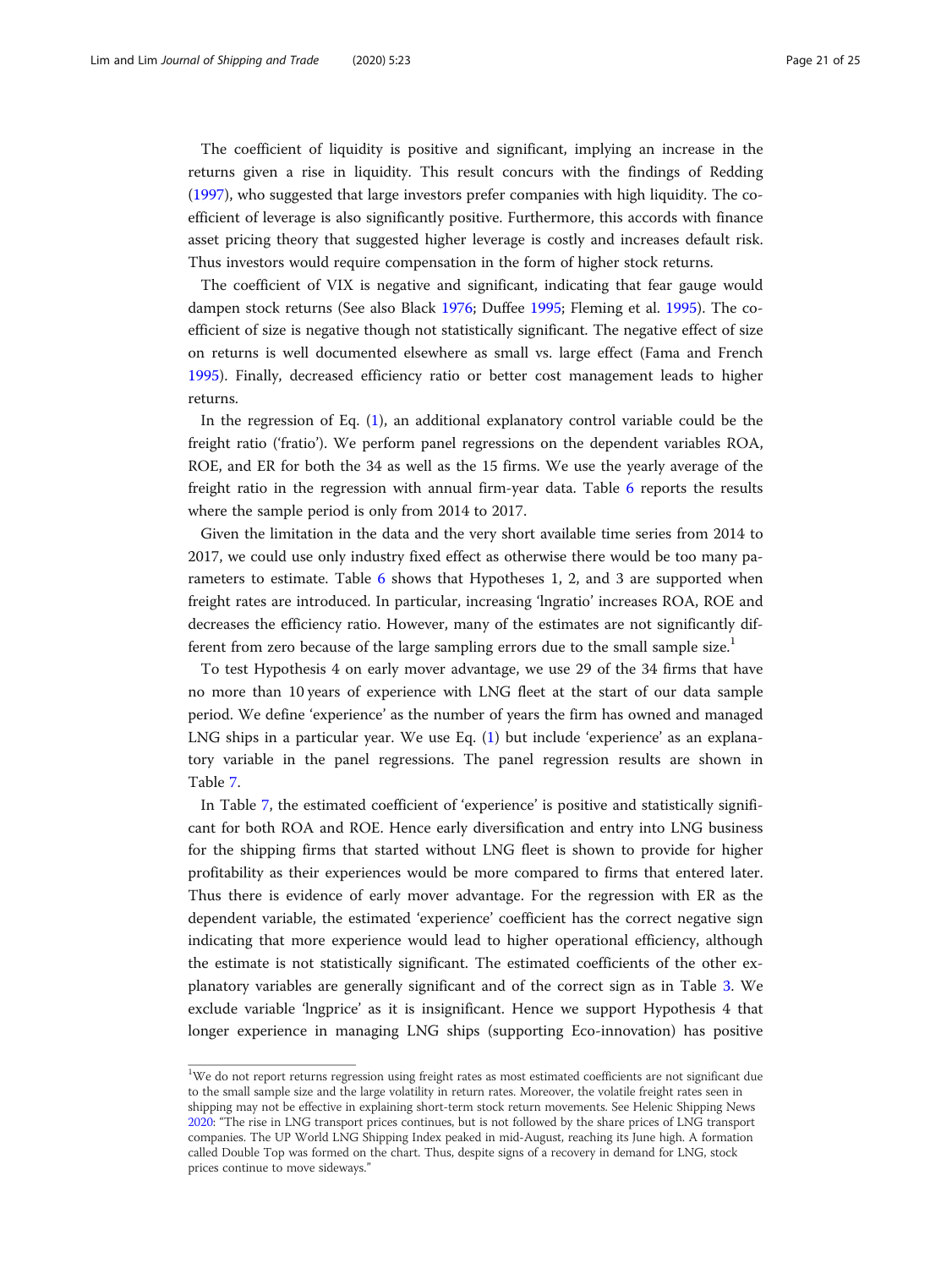<span id="page-21-0"></span>effects on firm performance. We have weaker evidence that longer LNG experience also increased overall shipping firm efficiency.

### Conclusions

Natural gas demand has increased globally and particularly sharply in Asia. Output has also increased sharply in the US with the drilling for shale oil and gas. The technology to liquefy natural gas for transport to countries worldwide and the increasing use of natural gas as a cleaner fossil fuel for industry and household meant that the supply of LNG worldwide is a profitable trend. Shipping companies can strategically choose to diversify into LNG fleet to grasp this trend. Diversification of ship fleet, in this case, is not just about reducing freight price risks. Diversification may be considered a driver to support eco-innovation in the gas and clean fuel technologies. It may not be the case that ship owners choose to diversify in order to eco innovate their firms. However, de facto, by supplying more LNG shipping capacities, the greater availability of LNG worldwide as a source of marine fuel and as a cleaner source of energy in replacing coal and oil is supporting eco-innovation.

The economic and financial decision to diversify of course has to do with short-term expected profitability as well as long-time sustainability of the shipping profits and businesses. By studying the financial and operational performances of shipping firms that diversify and expand LNG fleet and capacities, this study would be able not only to inform about the outcomes of fleet diversification into LNG shipping business, but also if eco-innovation philosophies that have been reported as crucial to strategic investments of shipping firms are indeed valuable to the firms.

Our study considers benefits that potentially arise from diversification and the support of eco-innovation: firm performance, firm efficiency, and stock performance. We also examine the possibility of early mover advantage when shipping firms made earlier decisions to diversify into LNG fleet. In our empirical modelling, we employ fixedeffects panel data regressions on profitability, efficiency and stock returns. The empirical results in this paper indicate that the introduction of LNG carriers to a firm's fleet improves the profitability and efficiency of the shipping firms. The return to assets and return to equity of shipping firms that diversify into LNG fleet improved over time. Moreover, for listed shipping firms, their stock returns increased with diversified exposures to the LNG business. We find that early entry into LNG fleet business that provides a quicker buildup of experience relative to other shipping firms with later entry indicates higher profitability.

The empirical results also show that firms that began as LNG firms could also benefit in terms of profitability and efficiency by diversifying into the non-LNG business. Diversifying into LNG fleet is a crucial subject confronting decision-making by CEOs of shipping firms in charting the strategic direction of their shipping business. The results should be useful to guide such decision-making and to inform potential stockholders in understanding how the fleet composition could be an important business model affecting their stock value.

#### Acknowledgements

The article process charges of this work is supported by China Merchants Energy Shipping.

#### Authors' contributions

Conceptualization: KGL, ML; Data: ML; Analyses: KGL; Writing: KGL, ML. All authors approved the final manuscript.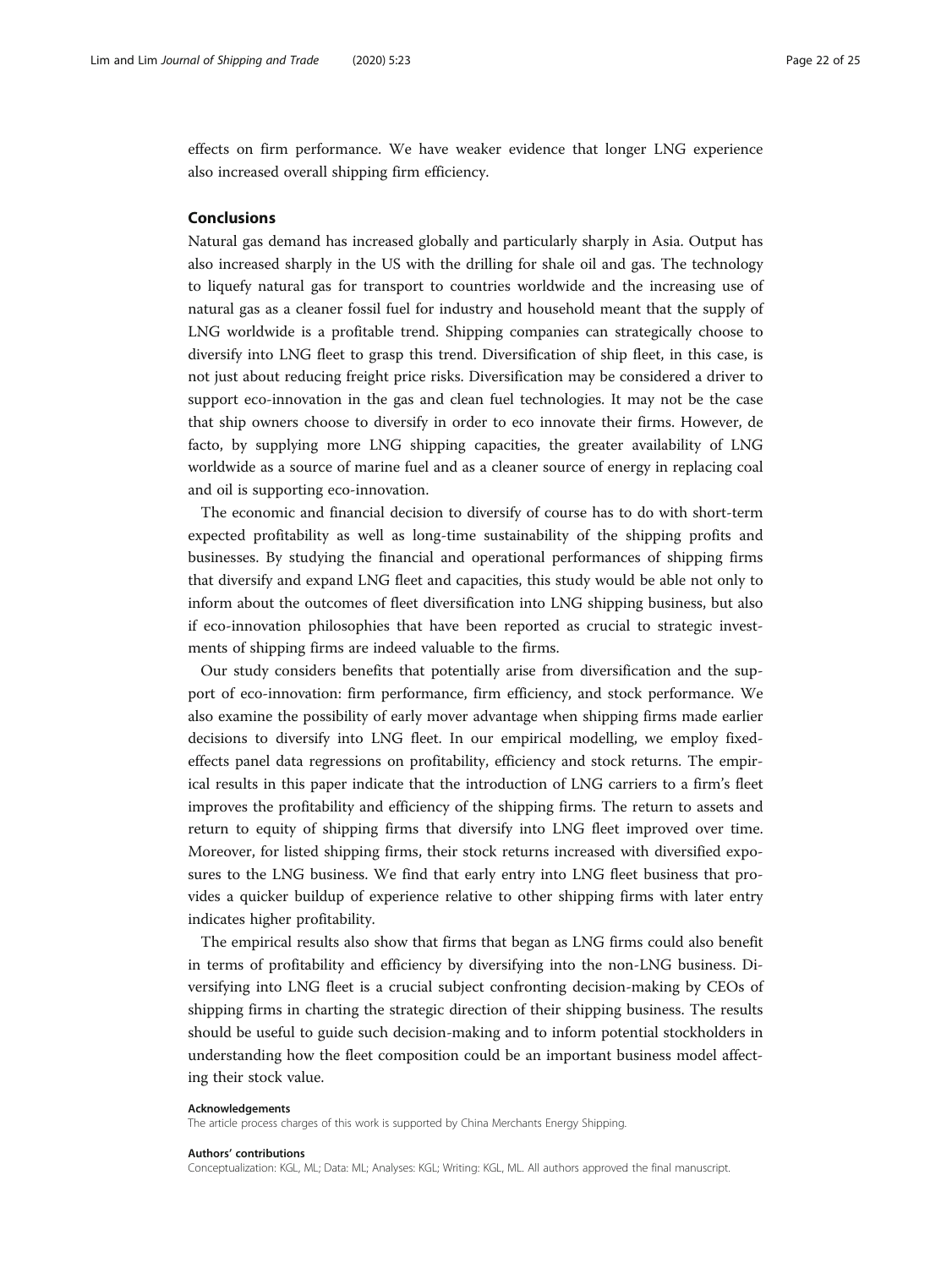#### <span id="page-22-0"></span>Funding

Not applicable

#### Availability of data and materials

The data used in the study are from subscription databases paid for by the Singapore Management University. This is not publicly available. However, the FRED database is a public source database available from the web.

#### Competing interests

The authors declare they have no competing interests.

#### Received: 28 December 2019 Accepted: 4 November 2020 Published online: 16 November 2020

#### References

Alexandridis G, Kavussanos MG, Kim CY, Tsouknidis DA (2018) A survey of shipping finance research: setting the future research agenda. Transport Res Part E Logistics Transport Rev:164–212. <https://doi.org/10.1016/j.tre.2018.04.001>

Ansoff I (1957) Strategies for diversification. Harv Bus Rev 35(5):113–124 Arora, Vivek B., and A. Vamvakidis (2004) How much do trading partners matter for economic growth? IMF Working Paper

No. 04/26.

Bakkhali N., and L. Ziomas (2019) Forced boil-off gas: the future of LNG as a fuel for LNG carriers. McKinsey & Company 17 July, 2019.

Barnes P (1987) The analysis and use of financial ratios: a review article, journal of business finance and accounting. Winter 14(4):449–461

Barnett ML (2007) Stakeholder influence capacity and the variability of financial returns to corporate social responsibility. Acad Manag Rev 32(3):794–816. <https://doi.org/10.5465/AMR.2007.25275520>

Black F (1976) Studies of stock price volatility changes, Proceedings of the 1976 Meetings of the American Statistical Association, Business and Economics Section, pp 177–181

Boston Consulting Group Report (2020) Gas technology and innovation for a sustainable future, published by international gas union, p 92

Browning P (2019) The energy industry's new focus on LNG, hydrogen and renewable technology is already enabling a change in power Forbes

Burel F, Taccani R, Zuliani N (2013) Improving sustainability of maritime transport through utilization of liquefied natural gas (LNG) for propulsion. Energy 57:412–420 <https://doi.org/10.1016/j.energy.2013.05.002>

Cai Wu\_Gan, Zhou X-L (2014) On the drivers of eco-innovation: empirical evidence from China. J Clean Prod 79:239–248 <https://doi.org/10.1016/j.jclepro.2014.05.035>

Cowen SS (1982) Usefulness of financial ratios in a single industry. J Bus Res 10(1):103–118

D'agostini, Enrico, H.S. Nam, and S.H. Kang (2019) Gaining competitive advantage at sea: an overview of shipping lines' strategic decisions. Int J Transport Eng Technol. 5(4), 74–81. <https://doi.org/10.11648/j.ijtet.20190504.12>

Duffee GR (1995) Stock returns and volatility a firm-level analysis. J Financ Econ 37(3):399–420 [https://doi.org/10.1016/0304-](https://doi.org/10.1016/0304-405X(94)00801-7) [405X\(94\)00801-7](https://doi.org/10.1016/0304-405X(94)00801-7)

Edquist C (2005) Systems of innovation. Routledge, Abingdon

Elengy (2013) LNG: an energy of the future, elengy. [https://www.elengy.com/en/lng/lng-an-energy-of-the-future.html.](https://www.elengy.com/en/lng/lng-an-energy-of-the-future.html) Accessed 29 Sept 2020

El-Masry, Olugbode M, Pointon J (2010) The exposure of shipping firms' stock returns to financial risks and oil prices: a global perspective. Marit Policy Manag 37(5):453–473

Fama E, French KR (1992) The cross-section of expected stock returns. J Financ 47:427–465

Fama E, French KR (1993) Common risk factors in the returns on stocks and bonds. J Financ Econ 33:3–56

Fama E, French K (1995) Size and book to market factors in earnings and returns. J Financ 50:131–155

Fleming J, Ostdiek B, Whaley RE (1995) Predicting stock market volatility: a new measure. J Futur Mark 15(3):265–302 Fokkema JE, Buijs P, Vis IFA (2017) An investment appraisal method to compare LNG-fueled and conventional vessels.

Transport Res Part D Transport Environ 56:229–240 <https://doi.org/10.1016/j.trd.2017.07.021>

Fombrun CJ (1996) Reputation: realizing value from the corporate image. Harvard Business School Press, Boston Fombrun CJ, Gardberg NA, Barnett ML (2000) Opportunity platforms and safety nets: corporate citizenship and reputational risk. Bus Soc Rev 105(1):85–106 <https://doi.org/10.1111/0045-3609.00066>

Georg S, Røpke I, Jørgensen U (1992) Clean technology — innovation and environmental regulation. Environ Resour Econ 2(6):533–550 <https://doi.org/10.1007/BF00330282>

Gkonis KG, Psaraftis HN (2009) The LNG market: A game theoretic approach to competition in LNG shipping. Marit Econ Logistics 11(2):227–246 <https://doi.org/10.1057/mel.2009.2>

Grammenos CT, Marcoulis SN (1996) A cross-section analysis of stock returns: the case of shipping firms. Marit Policy Manag 23(1):67–80

GrandViewResearch (2019) Liquefied natural gas market size, share & trends analysis report by application (transportation fuel, power generation), by region (North America, Europe, APAC, Central & South America, MEA), and segment forecasts, 2020–2027. <https://www.grandviewresearch.com/industry-analysis/liquefied-natural-gas-lng-market>

Hagel JIII, Brown JS, Davison L (2010) The best way to measure company performance, Harvard Business Review, March

Hand, M. (2015) Diversification is good, but shipowners also need to understand the risks, Seatrade Maritime News, 2 June, 2015. <https://www.seatrade-maritime.com/asia/diversification-good-shipowners-also-need-understand-risks>. Accessed 29

Sept 2020

Helenic Shipping News (2020) 1 September

Holmgren J, Nikopoulou Z, Ramstedt L, Woxenius J (2014) Modelling modal choice effects of regulation on low-sulphur marine fuels in Northern Europe. Transport Res Part D Transport Environ 28:62–73 [https://doi.org/10.1016/j.trd.2013.12.](https://doi.org/10.1016/j.trd.2013.12.009) [009](https://doi.org/10.1016/j.trd.2013.12.009)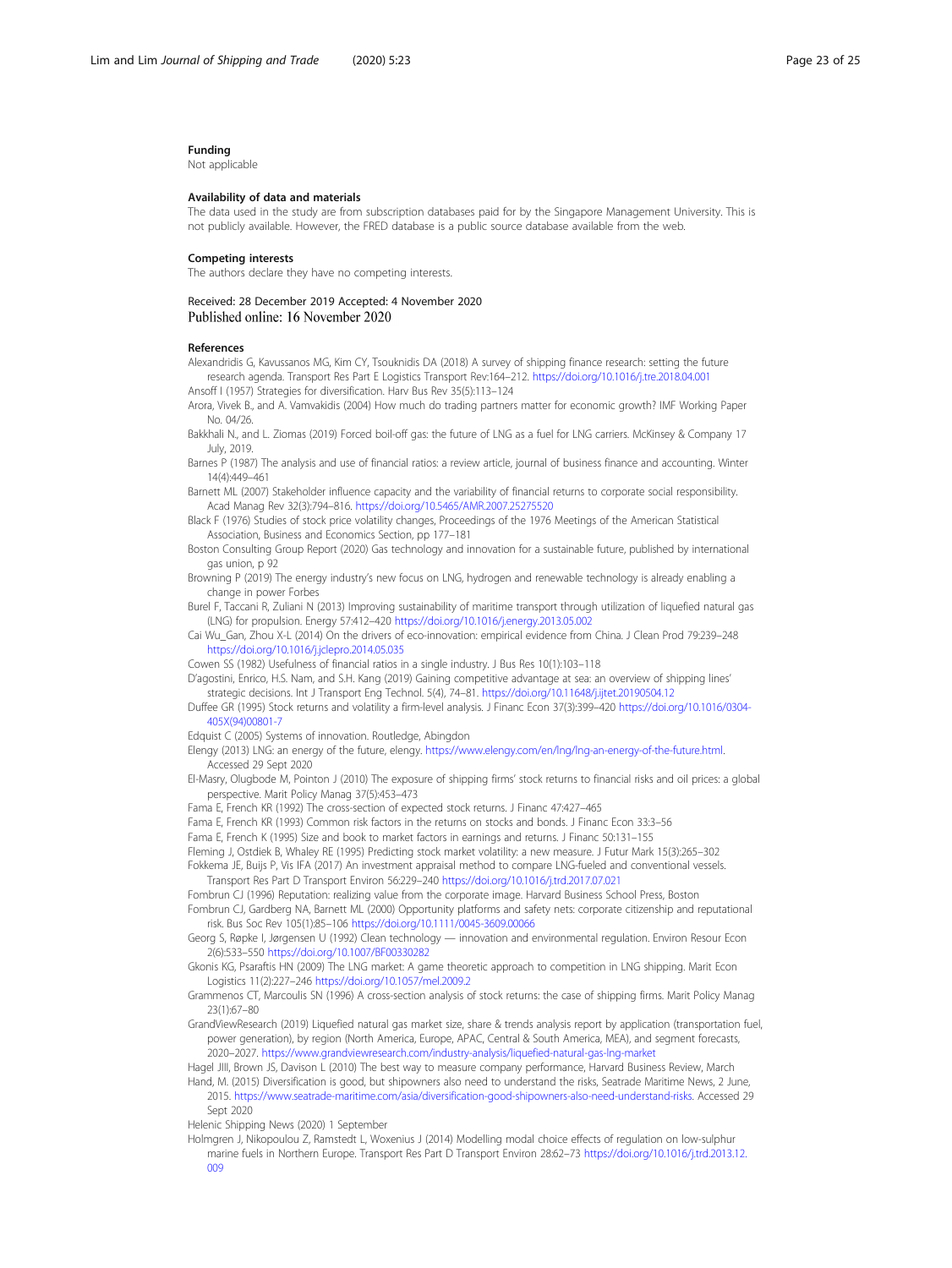<span id="page-23-0"></span>Horbach J (2008) Determinants of environmental innovation – new evidence from German panel data sources. Res Policy 37(1):163–173 <https://doi.org/10.1016/j.respol.2007.08.006>

Horbach J, Rammer C, Rennings K (2012) Determinants of eco-innovations by type of environmental impact – the role of regulatory push/pull, technology push and market pull. Ecol Econ 78:112–122 [https://doi.org/10.1016/j.ecolecon.2012.04.](https://doi.org/10.1016/j.ecolecon.2012.04.005) [005](https://doi.org/10.1016/j.ecolecon.2012.04.005)

International Gas Union (2020) 2020 world LNG report. [https://www.igu.org/resources/2020-world-lng-report/.](https://www.igu.org/resources/2020-world-lng-report/) Accessed 29 Sept 2020

Jensen MC (2002) Value maximization, stakeholder theory, and the corporate objective function. Bus Ethics Q 12(2):235–256 <https://doi.org/10.2307/3857812>

Johansen S (1991) Estimation and Hypothesis Testing of Cointegration Vectors in Gaussian Vector Autoregressive Models. Econometrica 59(6):1551–1580.

Jose ML, Lancaster C, Stevens JL (1996) Corporate returns and cash conversion cycles. J Econ Financ 20(1) [https://doi.org/10.](https://doi.org/10.1007/BF02920497) [1007/BF02920497](https://doi.org/10.1007/BF02920497)

Kang H-W, Wang GWY, Bang HS, Woo S-H (2016) Economic performance and corporate financial management of shipping firms. Marit Fcon Logistics 18:317-330

Kavussanos MG, Visvikis ID (2016) The international handbook of shipping finance: theory and practice. Palgrave Macmillan Publishers, London

Kemp R'e, Olsthoorn X, Oosterhuis F, Verbruggen H (1992) Supply and demand factors of cleaner technologies: Some empirical evidence. Environ Resour Econ 2(6):615–634 <https://doi.org/10.1007/BF00330287>

Kesidou E, Demirel P (2012) On the drivers of eco-innovations: Empirical evidence from the UK. Res Policy 41(5):862–870 <https://doi.org/10.1016/j.respol.2012.01.005>

Koseoglu SD, Karagulle AO (2013) Portfolio diversification benefits in shipping industry: a co-integration approach. Rev Finance Bank 5(2):117–128

Lin W-C, Liu C-F (2005) Performance efficiency evaluation of the Taiwan's shipping industry: an application of data envelopment analysis. Proc Eastern Asia Soc Transport Stud 5:467–476

LNGMasterplan (2018) What are the benefits of LNG? [http://www.lngmasterplan.eu/lng/benefits-of-lng.html.](http://www.lngmasterplan.eu/lng/benefits-of-lng.html) Accessed 29 Sept 2020

Magirou EF, Psaraftis HN, Babilis L, Denissis A (1997) Positioning and diversification in shipping, research center - Athens University of Economics and Business, Report no. E194, March

Margolis JD, Walsh JP (2003) Misery loves companies: Rethinking social initiatives by business. Adm Sci Q 48(2):268–305 <https://doi.org/10.2307/3556659>

Marin G (2014) Do eco-innovations harm productivity growth through crowding out? results of an extended CDM model for Italy. Res Policy 43(2):301–317 <https://doi.org/10.1016/j.respol.2013.10.015>

Mcwilliams A, Siegel D (1997) The role of money managers in assessing corporate social responsibility research. J Invest 6(4): 98–107 <https://doi.org/10.3905/joi.1997.408440>

Niamié O, Germain, O. (2014), Strategies in shipping industry a review of "strategic management" papers in Academic Journals. <http://www.sefacil.com/sites/sefacil.com/files/Review%20Stra-tegies%20Shipping.pdf>. Accessed 29 Sept 2020

OECD Report (2009) Sustainable manufacturing and eco-innovation: Framework, practices and measurement. OECD Report (2016) Reducing sulphur emissions from ships: The impact of international regulation

Offshore Energy newsletter (2018) Baltic exchange puts its LNG index on trial, 11 June 2018. [https://www.offshore-energy.biz/](https://www.offshore-energy.biz/baltic-exchange-puts-its-lng-index-on-trial/) [baltic-exchange-puts-its-lng-index-on-trial/.](https://www.offshore-energy.biz/baltic-exchange-puts-its-lng-index-on-trial/) Accessed 29 Sept 2020

Paris, Costas (2019) Shipping companies banking on gas carriers as LNG demand grows, The Wall Street Journal, 14 March, 2019. [https://www.wsj.com/articles/shipping-companies-banking-on-gas-carriers-as-lng-demand-grows-11552555800.](https://www.wsj.com/articles/shipping-companies-banking-on-gas-carriers-as-lng-demand-grows-11552555800) Accessed 29 Sept 2020

Poon S-H, Granger CWJ (2003) Forecasting volatility in financial markets: a review. J Econ Lit 41(2):478–539

Porter ME (1991) America's green strategy. Sci Am 264(4):168 <https://doi.org/10.1038/scientificamerican0491-168>

Porter ME, van der Linde C (1995) Toward a new conception of the environment competitiveness relationship. J Econ Perspect 9(4):97–118

Redding LS (1997) Firm size and dividend payouts. J Financ Intermed 6(3):224–248 <https://doi.org/10.1006/jfin.1997.0221> Rennings K, Zwick T (2002) Employment impact of cleaner production on the firm level: Empirical evidence from a survey in five European countries. Int J Innov Manag 6(3):319–342 <https://doi.org/10.1142/S136391960200060>

Rhodes, Jim, and Frank Soccoli (2013) Tips on reducing ship operating costs, in Marine Link, 16 September

Roberts PW, Dowling GR (2002) Corporate reputation and sustained superior financial performance. Strateg Manag J 23(12): 1077–1093. <https://doi.org/10.1002/smj.274>

Sand P (2018) Tanker shipping: a record poor tanker market with a growing fleet is prolonging the crisis, BIMCO News and Trends, 30 August

Saul J, Chestney N (2018) New fuel rules push shipowners to go green with LNG, Reuters News, 15 August

Schaefer, K. (2012) The global shipping industry's most profitable sector: LNG shipping, oil and gas investments bulletin, OilPricecom 3 March. [https://oilprice.com/Energy/Natural-Gas/The-Global-Shipping-Industrys-Most-Profitable-Sector-LNG-](https://oilprice.com/Energy/Natural-Gas/The-Global-Shipping-Industrys-Most-Profitable-Sector-LNG-Shipping.html)[Shipping.html](https://oilprice.com/Energy/Natural-Gas/The-Global-Shipping-Industrys-Most-Profitable-Sector-LNG-Shipping.html). Accessed 29 Sept 2020

Scott SV, Van Reenen J, Zachariadis M (2017) The long-term effect of digital innovation on bank performance: An empirical study of swift adoption in financial services. Res Policy 46(5):984–1004 <https://doi.org/10.1016/j.respol.2017.03.010>

Slade ME (2003) Competing models of firm profitability. Int J Ind Organ 22(3):289–308 [https://doi.org/10.1016/j.ijindorg.2003.](https://doi.org/10.1016/j.ijindorg.2003.12.001) [12.001](https://doi.org/10.1016/j.ijindorg.2003.12.001)

S&P Global Platts (2018) Supercooled: the evolving LNG fleet driving the global gas boom, LNG Special Report, October Stafford ER, Polonsky M, Hartman CL (2000) Environmental NGO-business collaboration and strategic bridging: a case analysis

of the Greenpeace-Foron Alliance. Bus Strateg Environ 9(2):122–135

Stopford M (2009) Martime Economics, 3rd edn. Routledge Publications

Tahara K, Kojima T, Inaba A (1997) Evaluation of CO2 payback time of power plants by LCA. Energy Convers Manag 38:615– 620